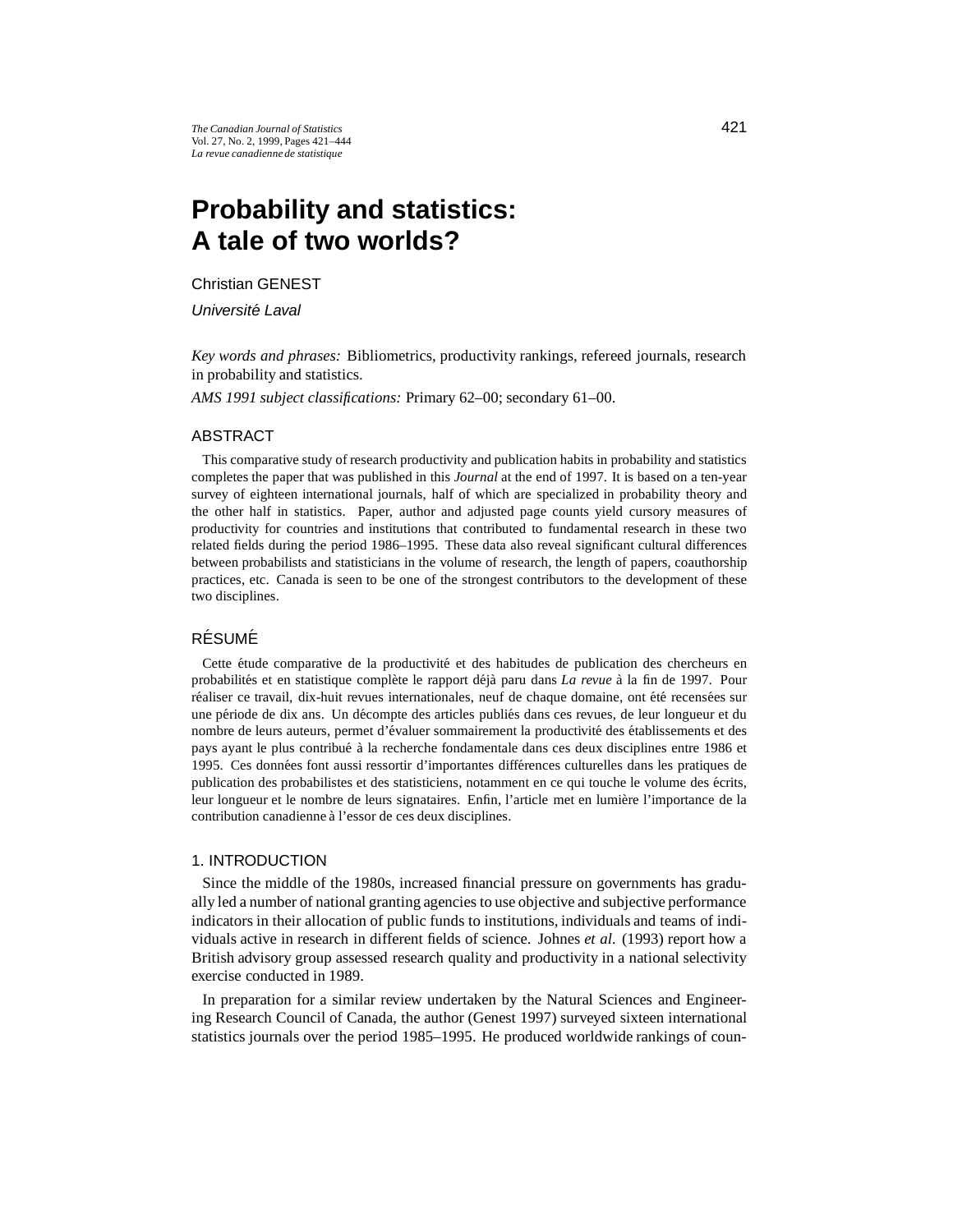tries and institutions based on paper, author and adjusted page counts, in an attempt to gauge the research productivity of the Canadian statistical community.

The present paper complements this study by comparing the research output and publication habits of probabilists and statisticians of the world over approximately the same period. National and institutional rankings are derived from a 1986–1995 survey of eighteen international journals, half of which are specialized in probability theory and the other half in statistics. The database is described in Section 2, and some of the differences between publication practices of probabilists and statisticians are highlighted in Section 3, with regard to the length of papers, the frequency of coauthorships and international collaboration. National and institutional rankings are then presented and discussed briefly in Sections 4 and 5, and Section 6 provides some general information based on individual performance. The relative positions of probability and statistics in Canada are further examined in Section 7, and a brief discussion concludes the paper.

Beyond budgetary allocation concerns, the productivity rankings provided here suggest benchmarks that may assist national and institutional policy makers who wish to set priorities for science, elaborate development strategies for their constituency, or attract clientele or personnel. Comparisons with similar findings reported ten years ago by Phillips *et al.* (1988) may even help assess the effects of funding or hiring policies over that period. However, it is worth reiterating that the present results are based on productivity alone, and hence should not be construed as providing a low-cost proxy for the quality of research output. As the author already mentioned in his companion paper, clear distinctions exist and should be maintained between the productivity, originality, depth, elegance, applicability, relevance, and influence or even validity of scientific research.

In interpreting the results, one should also keep in mind that the rankings given herein depend on scores that do not always distinguish clearly between successive positions. In addition, the statistics are totally conditioned by the choice of journals, time period and counting rules. While the database is sufficiently broad to represent adequately the national and institutional levels of research activity, it seems obvious that a much larger sample would be needed in order to support individual productivity rankings, at least in statistics, where the range of professional activity usually extends well beyond the production of methodological contributionsin mainstream statistics journals. Since the danger of misrepresentation—and misuse—is greatest at that level, the paper stops short of producing lists of highly prolific authors in either field. While the collectivity may derive benefits from the identification of stimulating research environments through their productivity level, the author sees no purpose in the elaboration of what would likely be interpreted by some as a (dubious) pecking order.

### 2. THE DATA

The database consists of all research articles published between 1986 and 1995, inclusive, in an equal number of refereed journals specializing in probability theory and statistical sciences. The eighteen journals considered are listed in Table 1. The selection of statistics journals is subjective and open to criticism, but the sample includes the core journals identified by Stigler (1994) as most often cited in the literature. Though included in the author's original paper, statistics journals sponsored by national or regional associations were excluded from this study, in order to facilitate comparisons with probability theory, where nothing similar exists. As the nine journals retained accounted for over 70% of the sample used in the 1997 paper (whether in terms of pages or articles), one should expect the results to be essentially unaffected, as indeed they are.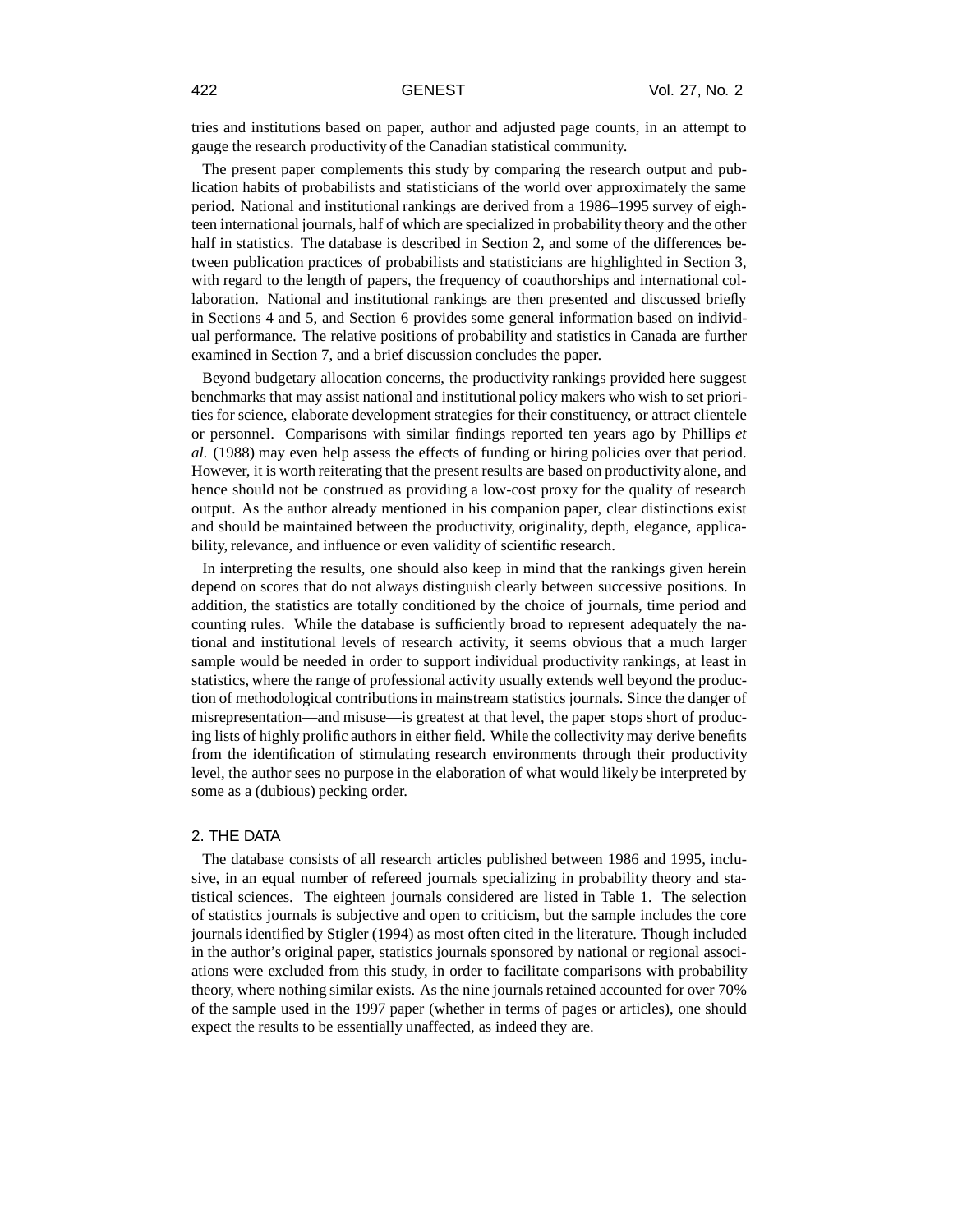TABLE 1: List of journals included in the study, along with the corresponding number of articles (ART), authors (AUT), distinct authors (DIS), countries (CTR), institutions (INS) and adjusted pages (PAG) between 1986 and 1995;  $F$  is the multiplicative factor that was used to convert the nominal number of pages published in each journal into PAG, the equivalent number of pages of

*The Annals of Statistics* or *The Annals of Probability*.

| Journal                       | ART  | AUT  | <b>DIS</b> | <b>CTR</b> | <b>INS</b> | PAG   | F    |
|-------------------------------|------|------|------------|------------|------------|-------|------|
| Ann. Appl. Probab.            | 184  | 338  | 269        | 23         | 142        | 3881  | 1.00 |
| Ann. Inst. H. Poincaré        | 252  | 394  | 294        | 23         | 126        | 4856  | 0.84 |
| Ann. Probab.                  | 950  | 1510 | 780        | 39         | 325        | 18218 | 1.00 |
|                               |      |      |            |            |            |       |      |
| Adv. Appl. Probab.            | 614  | 991  | 669        | 41         | 316        | 10560 | 1.03 |
| J. Appl. Probab.              | 940  | 1489 | 1011       | 51         | 443        | 10322 | 1.04 |
| J. Theoret, Probab.           | 326  | 483  | 367        | 39         | 213        | 4810  | 0.83 |
| Probab. Theory Related Fields | 904  | 1382 | 834        | 44         | 372        | 16214 | 0.92 |
| <b>Stochastic Models</b>      | 304  | 534  | 352        | 31         | 187        | 6369  | 1.00 |
| Stochastic Process. Appl.     | 841  | 1320 | 904        | 43         | 408        | 13677 | 1.02 |
| Ann. Statist.                 | 1116 | 1788 | 979        | 37         | 382        | 19406 | 1.00 |
| <b>Biometrics</b>             | 1069 | 2118 | 1401       | 44         | 525        | 13733 | 1.19 |
| <b>Biometrika</b>             | 975  | 1678 | 1092       | 43         | 450        | 9685  | 1.18 |
| Internat, Statist, Rev.       | 214  | 346  | 306        | 35         | 177        | 4074  | 1.21 |
| J. Amer. Statist. Assoc.      | 1361 | 2506 | 1597       | 46         | 540        | 22370 | 1.96 |
| J. Multivariate Anal.         | 785  | 1274 | 818        | 43         | 401        | 10784 | 0.84 |
| J. Statist. Plann. Inference  | 1072 | 1779 | 1169       | 51         | 509        | 13155 | 0.94 |
| J. Roy. Statist. Soc. Ser. B  | 404  | 693  | 511        | 34         | 248        | 6141  | 1.15 |
| <b>Technometrics</b>          | 339  | 623  | 456        | 28         | 241        | 5174  | 1.54 |

This lends support to the idea that national and institutional rankings derived from this sample are an accurate reflection of the true level of productivity in that field over the period 1986–1995.

In probability theory, the representativity issue is less of a concern, because all journals were included for which author affiliation could be determined from the articles. Thisruled out *Theory of Probability and Its Applications*, the English translation of the Soviet journal *Teoriya Veroyatnostei i Ee Primeneniya*, which did not systematically publish authors' affiliations until recently. Unfortunately, this introduces a sizeable bias against the former Soviet Union, its constituents, its researchers and its institutions, in an otherwise fairly comprehensive survey of probability journals covering a large spectrum from theory to applications. The presence of this bias should be borne in mind in the sequel.

Table 1 provides summary statistics for each journal surveyed. The variables considered were:

(1) the *number of articles* (ART) published in the journal, including discussions but excluding editorials, letters to the editors, book reviews, corrigenda, notices and the like;

(2) the *number of authors* (AUT), summed over all articles;

(3) the *number of distinct authors*(DIS), that is, the number of distinct individuals having authored or coauthored at least one article in the journal;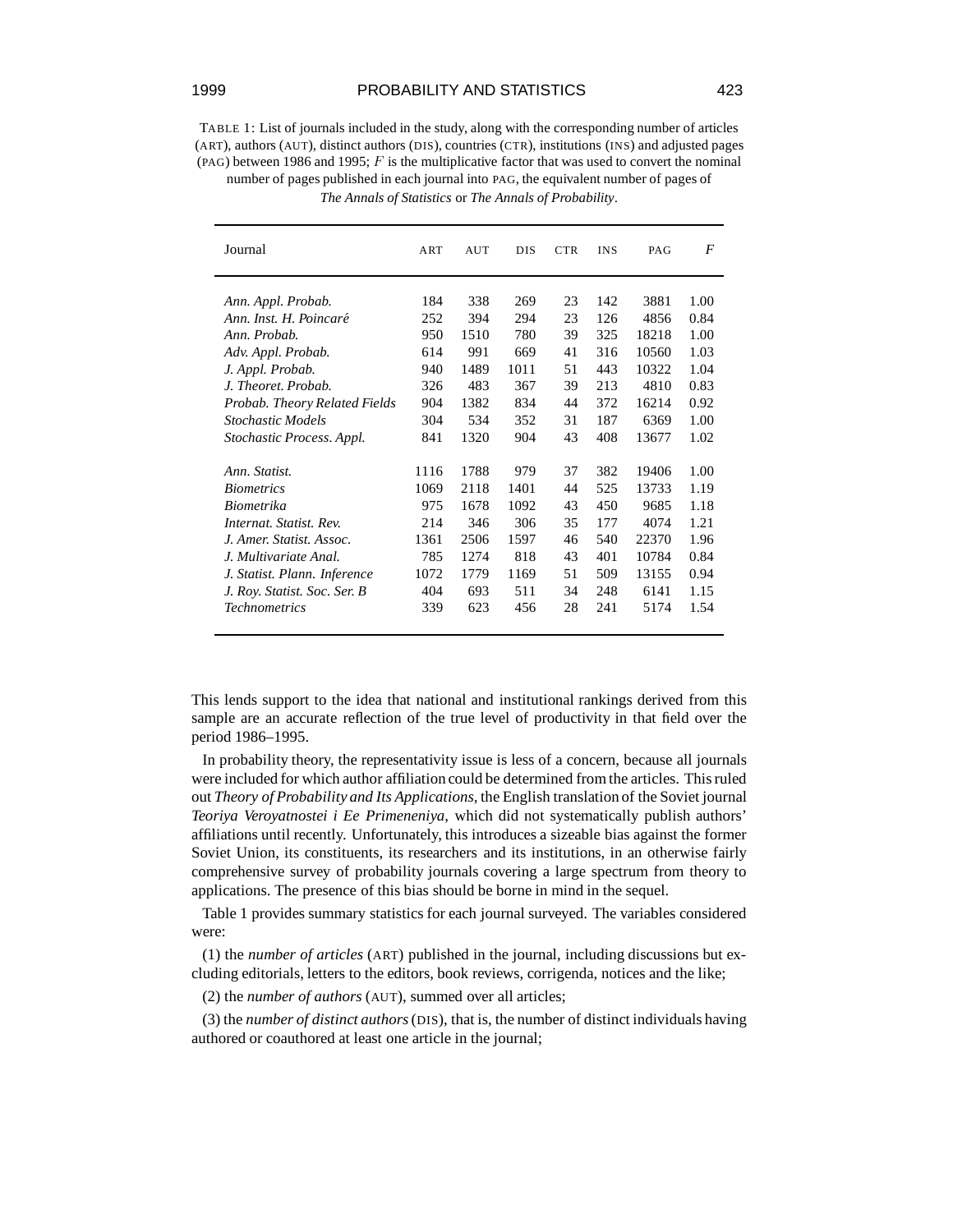(4) the *number of pages* (PAG) of the journal devoted to research articles, multiplied by a conversion factor,  $F$ , in order to make the printed surface of journal pages comparable to that of *The Annals of Statistics* and *The Annals of Probability*. For statistics journals, these factors are of course the same as those given by Genest (1997).

To illustrate the counting rules, suppose that the study bore on a single issue of *Probability Theory and Related Fields* comprising three articles: a 12-page paper by A, a 15-page joint contribution by A and C, and an 18-page text coauthored by B, C, D and E. One would then have  $ART = 3$ ,  $AUT = 7$ ,  $DIS = 5$  and  $PAG = (12 + 15 + 18) \times 0.92 = 41.4$ . Assuming further that A and B were from the same institution in country I while C, D,  $\mathcal{E}$ were from separate establishments in country II, one would also have  $CTR = 2$  and  $INS = 4$ .

With these conventions, the probability segment of the database comprises 5,315 articles, 88,907 (adjusted) pages and 8,441 authors, including 3,453 distinct authors affiliated with 944 separate institutions from 61 countries worldwide. As for the statistics segment of the study, it includes 7,335 articles, 104,522 (adjusted) pages and 12,805 authors, of whom 5,391 are distinct, affiliated with 1,454 separate establishments from 73 different countries. For the purpose of this study, Czechoslovakia, Yugoslavia and the USSR were considered as undivided entities, but the two Germanys were counted as one.

It is obvious from Table 1 that the probability part of the sample is dominated by five highly respected, international journals: *The Annals of Probability*, *Probability Theory and Related Fields*, *Stochastic Processes and Their Applications*, *Advances in Applied Probability* and the *Journal of Applied Probability*, which together account for 68,991 pages, or 77.6% of the total. In numbers of articles published, they represent 79.9% of the sample. Among statistics journals, the most important in volume are clearly *The Annals of Statistics* and the *Journal of the American Statistical Association* (*JASA*). Together, they make up 40% of the page total. Adding *Biometrics*, *Biometrika* and the *Journal of StatisticalPlanning and Inference* brings the proportion to 75%. The percentages in terms of papers published are comparable (33.8% and 76.3%, respectively).

In view of the above, it seems unlikely that the rankings presented in Sections 4 to 7 are unduly influenced by the decision to include in the sample journals that are either more specialized, like the *Journal of Multivariate Analysis*, or of a somewhat more pronounced national character, like the *Annales de l'Institut Henri Poincare´*.

### 3. COMPARISONS BETWEEN PROBABILITY AND STATISTICS

In order to put in proper perspective the rankings to be presented in the following sections, it seems essential to highlight some basic differences in the publication habits of probabilists and statisticians over the ten-year period covered by the survey. Some of them are evidenced by Table 2, where it may be seen that, on average:

(1) probabilists tend to write somewhat longer papers than statisticians (16.8 standardized pages versus 14.3 on average);

(2) probabilists have a somewhat higher propensity to publish alone or in teams of two than statisticians (the average number of authors per paper is 1.58 for probabilists and 1.75 for statisticians; 33.1% of probability papers are single-author and 46.4% are twoauthor papers, while these figures are 24.5% and 49.5%, respectively, for statisticians; in addition, 19.9% of statistics papers have three authors, while this percentage is only 15.9 in probability theory);

(3) the extent of international collaboration is somewhat greater in probability theory than in statistics (17.6% overall for probabilists, against 15.9% for statisticians).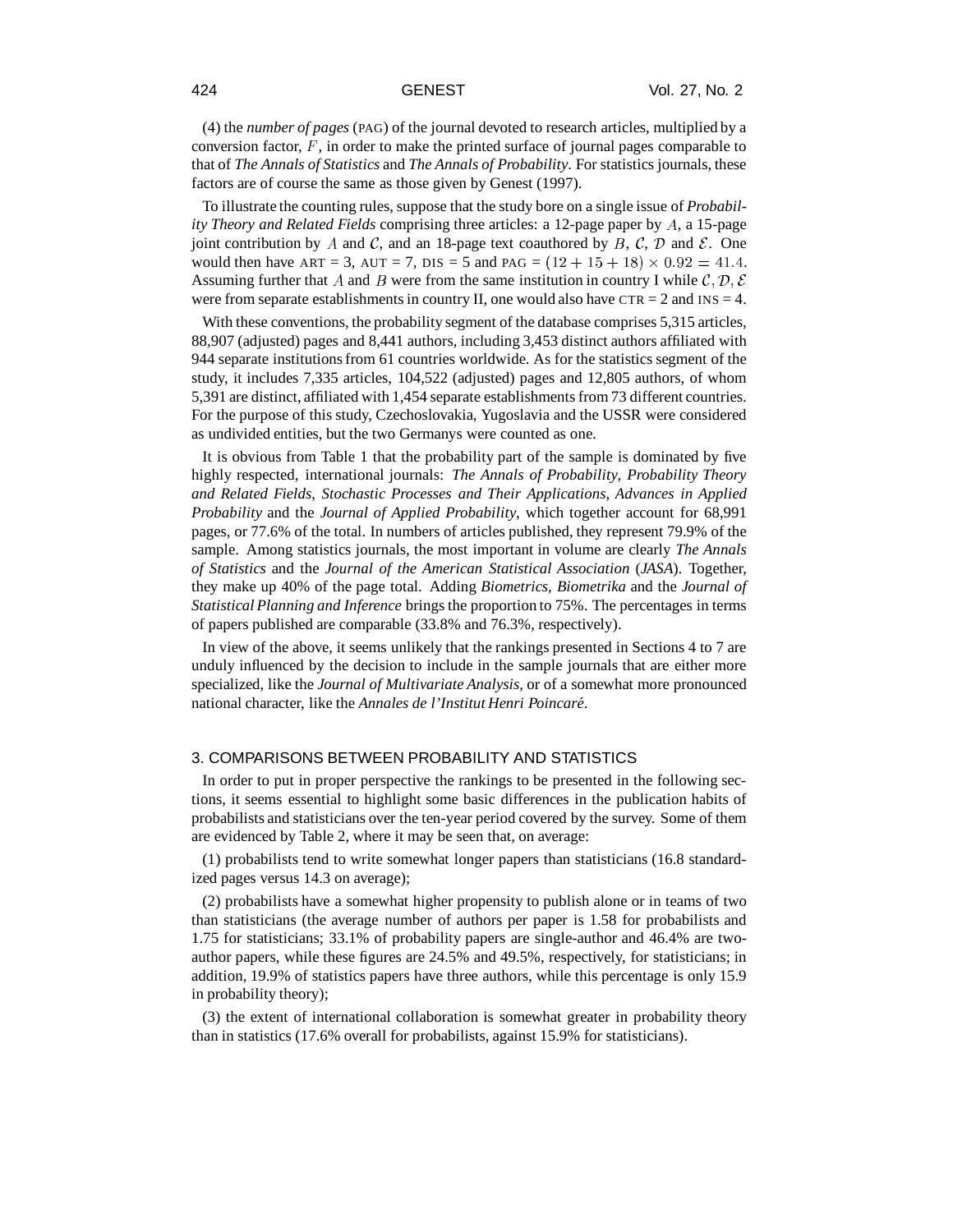TABLE 2: Average number of pages (PAG/ART) and average number of authors (AUT/ART) per paper for each of the eighteen journals included in the study, over the period 1986-95. Variables I, II, III give the percentages of single, double and triple-author papers in each journal, and column

INT indicates the percentage of articles whose authors were not all from the same country. The presence or absence of a dagger (†) distinguishes members of the two groups of journals obtained by Ward's minimum variance cluster analysis of the six variables displayed in the table.

| Journal                                   | PAG/ART | AIIT/ART | I    | Н    | Ш    | <b>INT</b> |
|-------------------------------------------|---------|----------|------|------|------|------------|
|                                           |         |          |      |      |      |            |
| Ann. Appl. Probab.                        | 21.1    | 1.84     | 19.5 | 51.5 | 23.1 | 20.1       |
| Ann. Inst. H. Poincaré                    | 19.3    | 1.56     | 37.1 | 36.5 | 24.4 | 18.7       |
| Ann. Probab.                              | 19.2    | 1.59     | 34.8 | 42.2 | 15.9 | 21.8       |
| Adv. Appl. Probab.                        | 17.2    | 1.61     | 30.8 | 50.5 | 15.1 | 14.2       |
| J. Appl. Probab. <sup>†</sup>             | 11.0    | 1.58     | 33.2 | 47.8 | 15.7 | 14.6       |
| J. Theoret. Probab. <sup>†</sup>          | 14.8    | 1.48     | 40.8 | 44.3 | 11.1 | 14.4       |
| Probab. Theory Related Fields             | 17.9    | 1.53     | 37.4 | 44.0 | 16.5 | 18.8       |
| <b>Stochastic Models</b>                  | 21.0    | 1.76     | 22.8 | 53.9 | 16.9 | 16.4       |
| Stochastic Process. Appl.                 | 16.3    | 1.57     | 34.1 | 48.3 | 13.2 | 18.5       |
| Ann. Statist.                             | 17.4    | 1.60     | 31.8 | 49.2 | 15.4 | 16.3       |
| Biometrics <sup>+</sup>                   | 12.8    | 1.98     | 16.4 | 45.6 | 24.4 | 12.0       |
| Biometrika <sup>+</sup>                   | 9.9     | 1.72     | 25.1 | 49.5 | 22.9 | 17.2       |
| Internat, Statist, Rev.                   | 19.0    | 1.62     | 32.7 | 45.7 | 13.9 | 16.8       |
| J. Amer. Statist. Assoc.                  | 16.4    | 1.84     | 20.6 | 48.8 | 22.4 | 15.4       |
| J. Multivariate Anal.†                    | 13.7    | 1.62     | 30.5 | 48.8 | 18.8 | 19.1       |
| J. Statist. Plann. Inference†             | 12.3    | 1.66     | 27.3 | 53.4 | 17.0 | 14.6       |
| J. Roy. Statist. Soc. Ser. B <sup>+</sup> | 15.2    | 1.72     | 24.8 | 53.7 | 16.5 | 21.5       |
| Technometrics <sup>†</sup>                | 15.3    | 1.84     | 19.8 | 53.3 | 17.8 | 13.6       |
|                                           |         |          |      |      |      |            |

Taken individually, these differences in the publishing habits of probabilists and statisticians are not all significant in the technical sense of the word, but globally, they seem fairly characteristic of the two respective fields. To test this hypothesis, Ward's minimumvariance cluster analysis was performed on the variables of Table 2. Two groups spontaneously emerged, comprising respectively eight and ten journals. The first group, whose members are identified by a dagger  $(†)$  in Table 2, was made up essentially of statistics journals, but with two intruders: the *Journal of Theoretical Probability* and the *Journal of Applied Probability*. The other group consisted of seven probability journals and three statistics publications: *The Annals of Statistics*, the *International Statistical Review* and *JASA*. The main difference between the two groups seemed to be the length of papers they carried (18.5 pages versus 13.1). It is the fact that probability and statistics journals were not totally separated by this algorithm that led the author to put a question mark at the end of his paper's title.

To provide a more dynamic image of the situation, three graphs were also drawn which show the evolution in time of the average number of pages per paper (PAG/ART, Figure 1), the average number of authors per paper (AUT/ART, Figure 2) and the percentage of articles involving authors from different countries (INT, Figure 3). The first two indices show mild growth in both disciplines between 1986 and 1995, with systematic domination of one field over the other. As for the level of international collaboration, it seems to be increasing fairly quickly.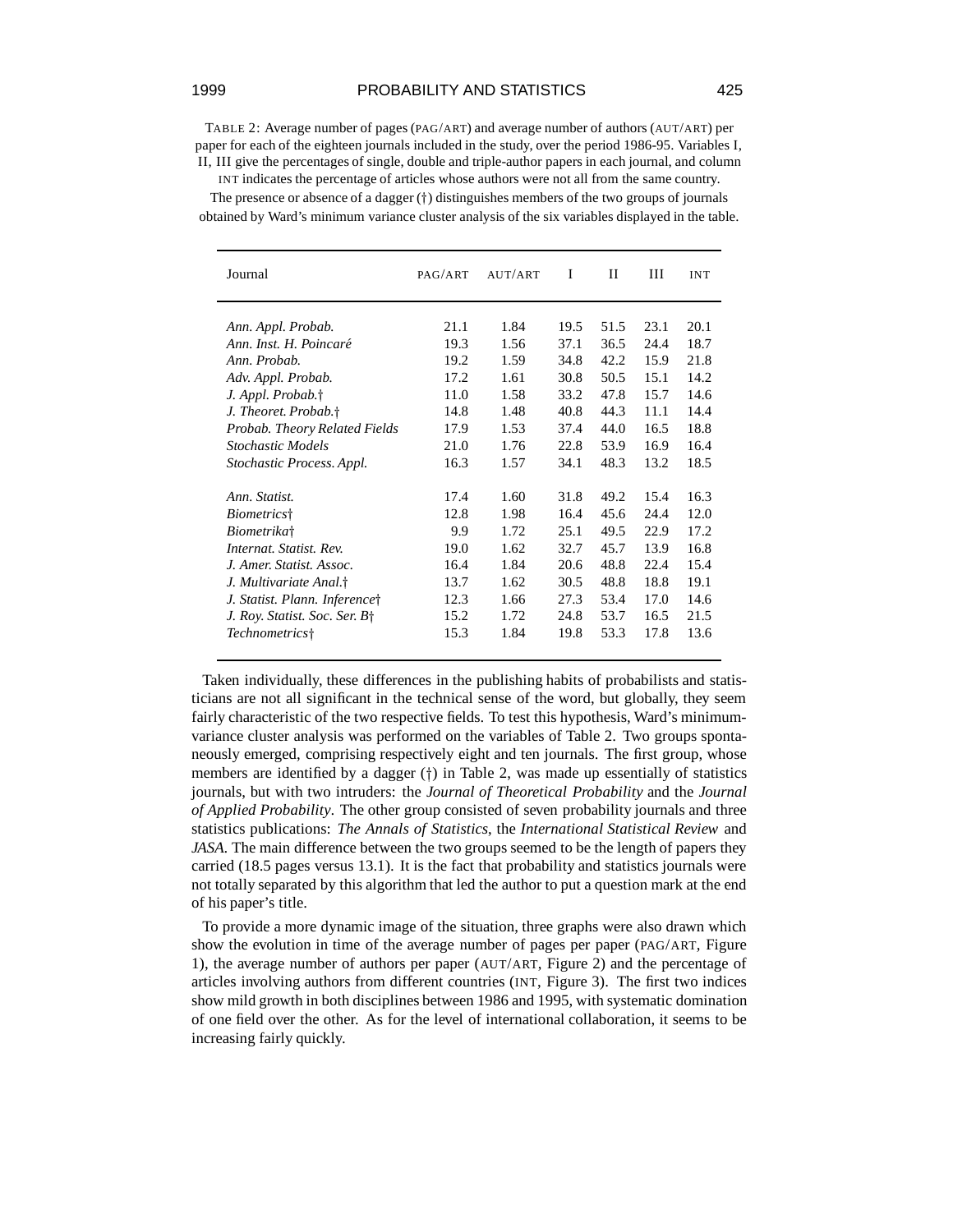

FIGURE 1: Evolution of the average number of pages per paper in nine probability journals and nine statistics journals between 1986 and 1995.



FIGURE 2: Evolution of the average number of authors per paper in nine probability journals and nine statistics journals between 1986 and 1995.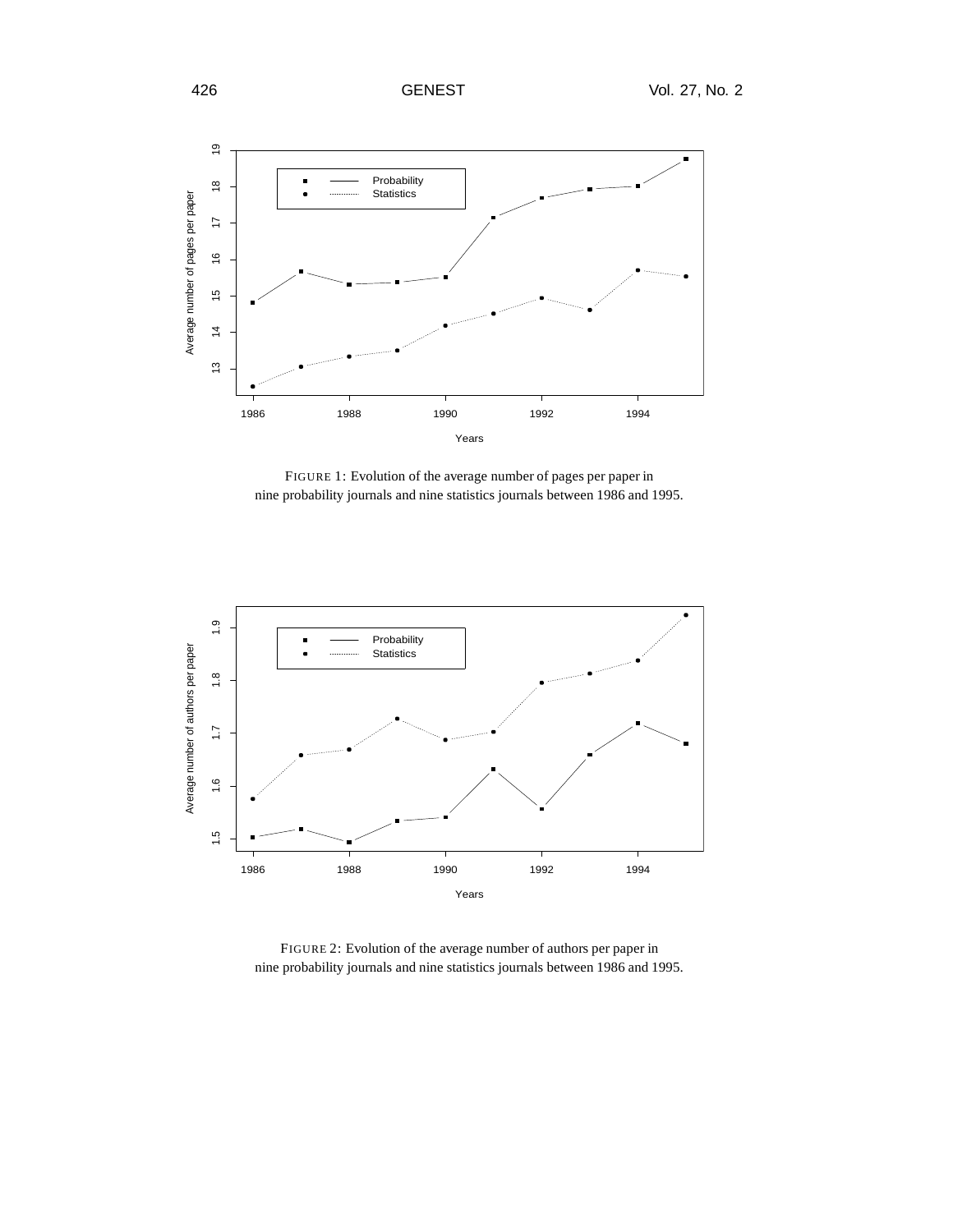

FIGURE 3: Evolution of the proportion of internationally coauthored papers in nine probability journals and nine statistics journals between 1986 and 1995.

Years

1986 1988 1990 1992 1994

Following the work of de Solla Price (1963), the steady rise in the proportion of multipleauthor papers has been chronicled in several disciplines, including economics, finance, life sciences, medicine, nursing and psychology [see O'Neill (1998) and references therein]. While this trend might stem from spreading recognition that "two heads are better than one," Bridgstock (1991) reports that there is only mixed evidence that articles written in collaboration are, on average, of higher scholarly quality. Other factors that might explain such an expansion in coauthorship practices include increased specialization, growth of interdisciplinary work and, more cynically, reactions to the enormous pressure imposed on researchers by the (fairly damaging) "publish or perish" policies that have been implemented by so many academic institutions and granting agencies around the world.

It is more difficult to speculate on the observed growth in the average length of papers over the period considered. This result is mildly surprising, considering the ever rising costs of publication and the considerable space pressure generated by the rapidly increasing size of the scientific community. A partial resolution of this paradox lies in the fact that multiauthor papers tend to be longer than single-author articles: in probability the average lengths of one-, two-, three- and four-author publications were respectively 15.8, 17.4, 19.1 and 19.7 pages over the ten-year period considered, while the corresponding figures in statistics were 13.6, 14.6, 15.0 and 16.3 pages. The smaller marginal gain in pages associated with additional authors in statistics papers is also worth noting. It may be conjectured that this phenomenon is characteristic of applied sciences in general.

As for the rise in multinational collaboration, it is presumably a consequence of the intensification of international scientific meetings and exchange programs, coupled with the strong development of electronic means of communications. These figures are actually more impressive than one might think at first, because, as was already reported by the au-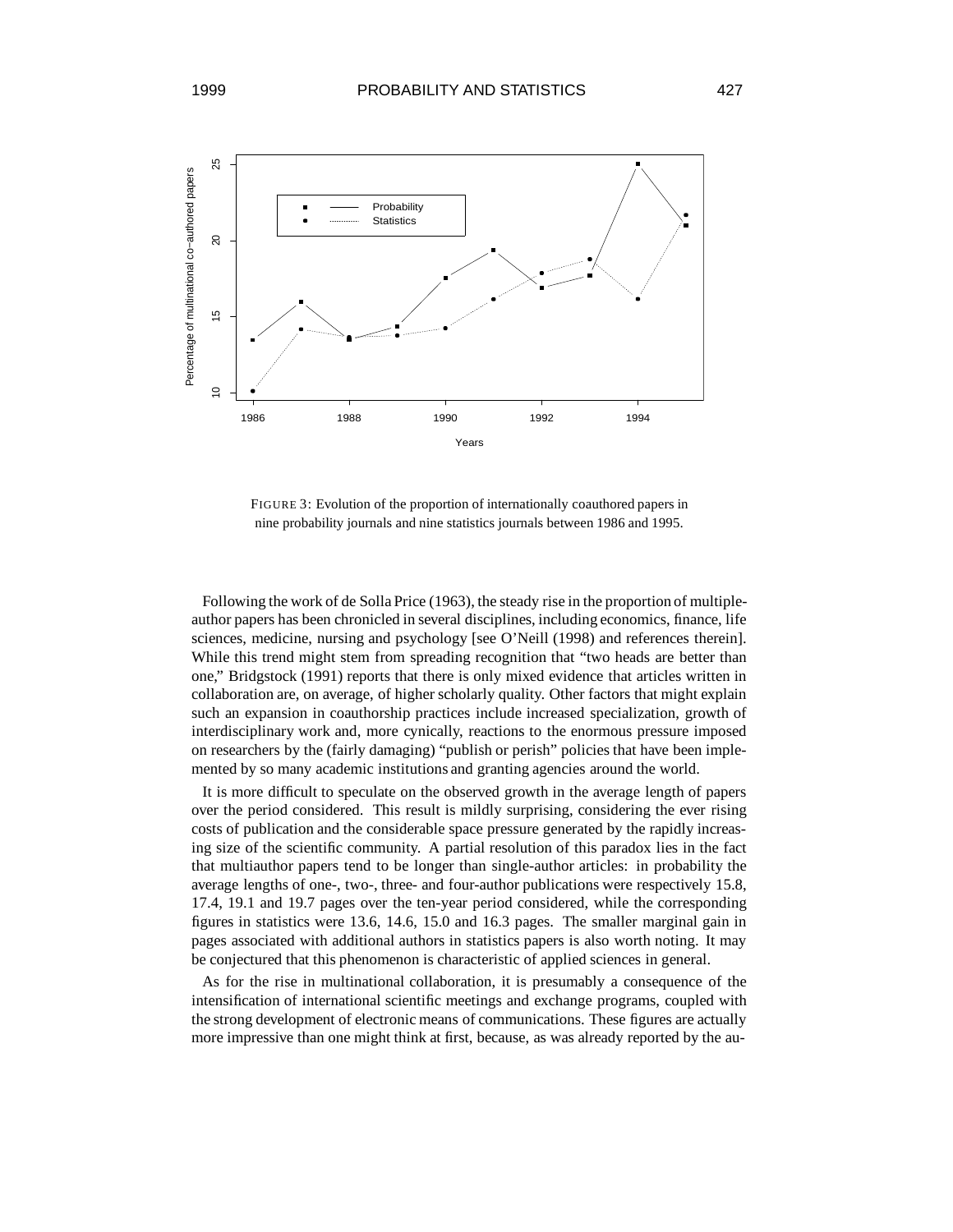

FIGURE 4: Concentration polygons showing the concentration of research production (measured by PAG) in probability and statistics among the countries of the world, based on a survey of eighteen journals between 1986 and 1995.

thor in the field of statistics, research is heavily concentrated in a handful of large countries, and particularly the U.S. The same observation is valid—though to a somewhat lesser degree—in the field of probability. A preliminary indication to that effect is provided by Figure 4, which displays Gini's concentration polygons for probability and statistics journals. In pictures of this sort, the more the curve deviates from the diagonal of the unit square, the more wealth (represented here by the variable PAG) is concentrated in the hands of a few (countries, in the present case). Clearly, research output is rather highly concentrated in both fields, but more markedly in statistics than in probability theory.

## 4. NATIONAL RANKINGS

This section compares the contribution of world countries to research in probability and statistics over the ten-year period beginning in 1986. Three types of rankings are considered, which describe the overall national output, the production per capita and the performance relative to the number of contributors in each country.

The different rankings given in Tables 3 to 8 are based on the variable PAG\*, defined as the sum over all articles of the number of pages times the number of authors. By comparison, the variable PAG assigns a weight of  $1/n$  of the publication credit to each one of the  $n \geq 1$  joint authors of a paper. A similar distinction is made between the variables ART and ART<sup>\*</sup>. Thus in the example of Section 2, where individuals A and B were from country I and the others from country II, the variables ART, ART\*, PAG and PAG\* would take the respective values 1.5, 2, 17.94 and 24.84 for author  $A$ , 0.75, 2, 11.04 and 30.36 for author C and 0.25, 1, 4.14 and 16.56 for authors  $B, D$  and  $\mathcal{E}$ . The respective country totals would then equal 1.75, 3, 22.08 and 41.4 for country I, and 1.25, 4, 19.32 and 63.48 for country II.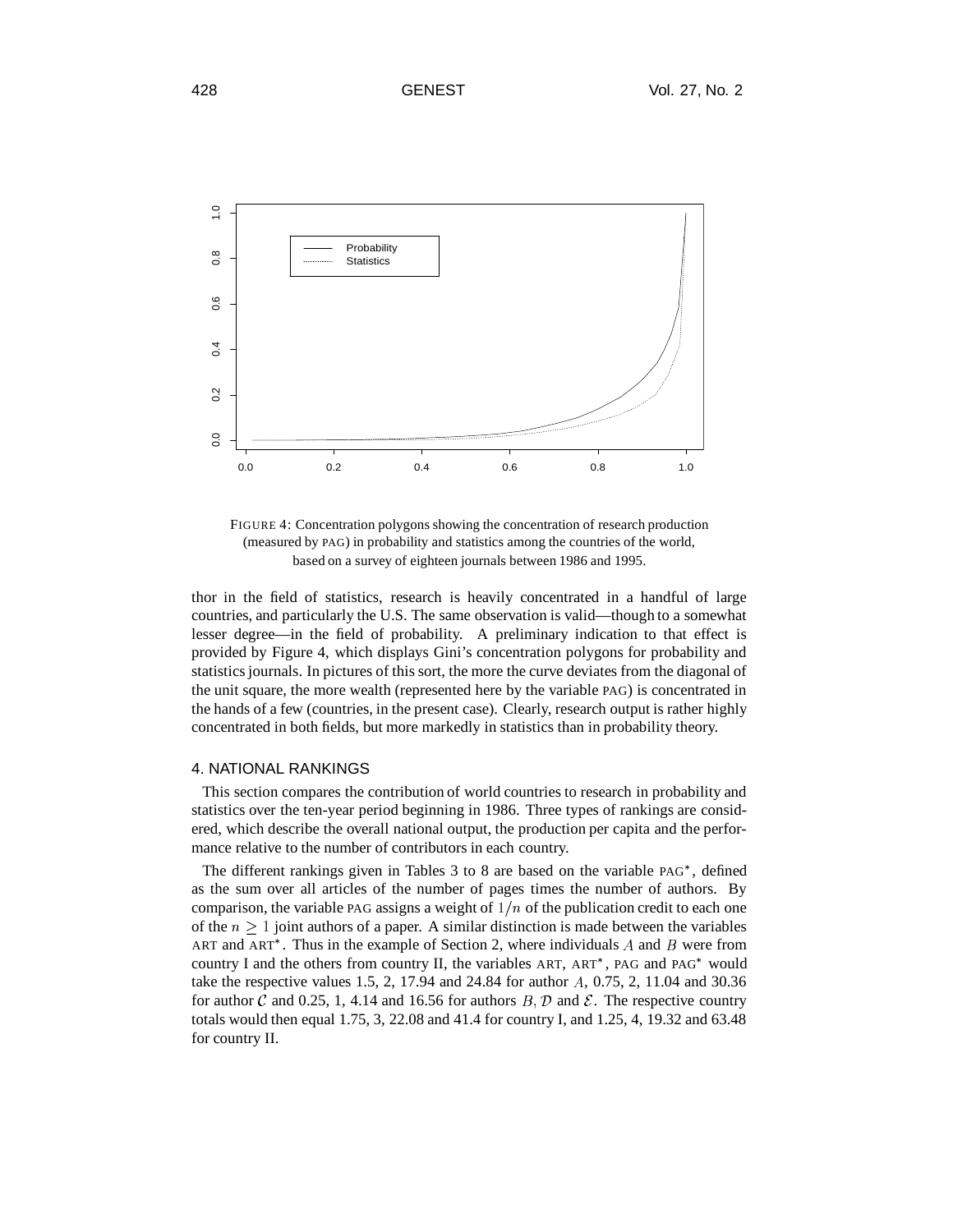TABLE 3: Top 25 countries for gross national publication (GNP) of research in probability theory. The ranks are based on the variable PAG . The existence of a sizeable sampling bias against the USSR should be borne in mind.

| Rank           | Country            | PAG <sup>*</sup> | PAG   | $\mathbf{ART}^*$ | ART  | $rac{\text{PAG}}{\text{ART}}$ | AUT<br>ART |
|----------------|--------------------|------------------|-------|------------------|------|-------------------------------|------------|
| 1              | U.S.               | 62435            | 36866 | 3431             | 2091 | 17.8                          | 1.72       |
| 2              | France             | 14917            | 9918  | 798              | 536  | 18.8                          | 1.65       |
| 3              | Germany            | 9723             | 6726  | 580              | 407  | 17.1                          | 1.57       |
| $\overline{4}$ | United Kingdom     | 7614             | 5069  | 484              | 331  | 15.6                          | 1.63       |
| 5              | Canada             | 5981             | 3349  | 340              | 196  | 17.8                          | 1.93       |
| 6              | Japan              | 4536             | 3115  | 262              | 182  | 17.3                          | 1.52       |
| 7              | <b>Israel</b>      | 4137             | 2166  | 226              | 125  | 18.1                          | 2.06       |
| 8              | <b>Netherlands</b> | 4001             | 2204  | 241              | 141  | 16.0                          | 1.85       |
| 9              | Australia          | 3877             | 2451  | 268              | 173  | 14.6                          | 1.66       |
| 10             | Italy              | 3347             | 1455  | 175              | 81   | 18.6                          | 2.28       |
| 11             | <b>USSR</b>        | 2514             | 1496  | 134              | 84   | 18.7                          | 1.85       |
| 12             | Sweden             | 2136             | 1533  | 130              | 95   | 16.1                          | 1.53       |
| 13             | Poland             | 2001             | 1346  | 134              | 90   | 15.5                          | 1.63       |
| 14             | China              | 1809             | 1142  | 120              | 77   | 15.0                          | 1.78       |
| 15             | Switzerland        | 1715             | 1131  | 101              | 68   | 16.7                          | 1.69       |
| 16             | Spain              | 1564             | 722   | 94               | 45   | 16.9                          | 2.14       |
| 17             | Hungary            | 1550             | 831   | 84               | 48   | 18.1                          | 2.07       |
| 18             | <b>Brazil</b>      | 1178             | 644   | 79               | 46   | 15.1                          | 2.06       |
| 19             | Belgium            | 1166             | 678   | 74               | 44   | 15.6                          | 1.82       |
| 20             | India              | 1129             | 635   | 97               | 57   | 11.3                          | 1.80       |
| 21             | Denmark            | 1046             | 762   | 65               | 47   | 17.0                          | 1.54       |
| 22             | Greece             | 914              | 653   | 72               | 51   | 12.7                          | 1.44       |
| 23             | Norway             | 755              | 444   | 43               | 27   | 16.8                          | 1.66       |
| 24             | Austria            | 674              | 375   | 51               | 31   | 13.5                          | 2.00       |
| 25             | Finland            | 580              | 358   | 34               | 23   | 15.9                          | 1.61       |

Table 3 ranks the world's top twenty-five countries in probability theory by what the author termed "gross national publication" (GNP) in his previous paper. Similar results for statistics are given in Table 4. To facilitate direct comparisons with the results already reported in Genest (1997), ranks are based on the variable PAG<sup>\*</sup>. The values taken by the other three measures are provided for those who prefer to use them. As the four indicators are highly correlated at all levels, differences in the induced rankings are typically small, and where such discrepancies occur, the countries, institutions or individuals must realistically be regarded as tied. When rankings are significantly distorted, atypical behaviour with respect to paper length or coauthorship practices may be suspected and can sometimes be confirmed using the ratios PAG/ART and AUT/ART, which give the average number of pages and authors per article. In the tables reported here, the two indices do not vary too wildly within the same discipline, but they indicate that the probabilists' propensity to publish longer articles with fewer coauthors than statisticians remains true at the national level.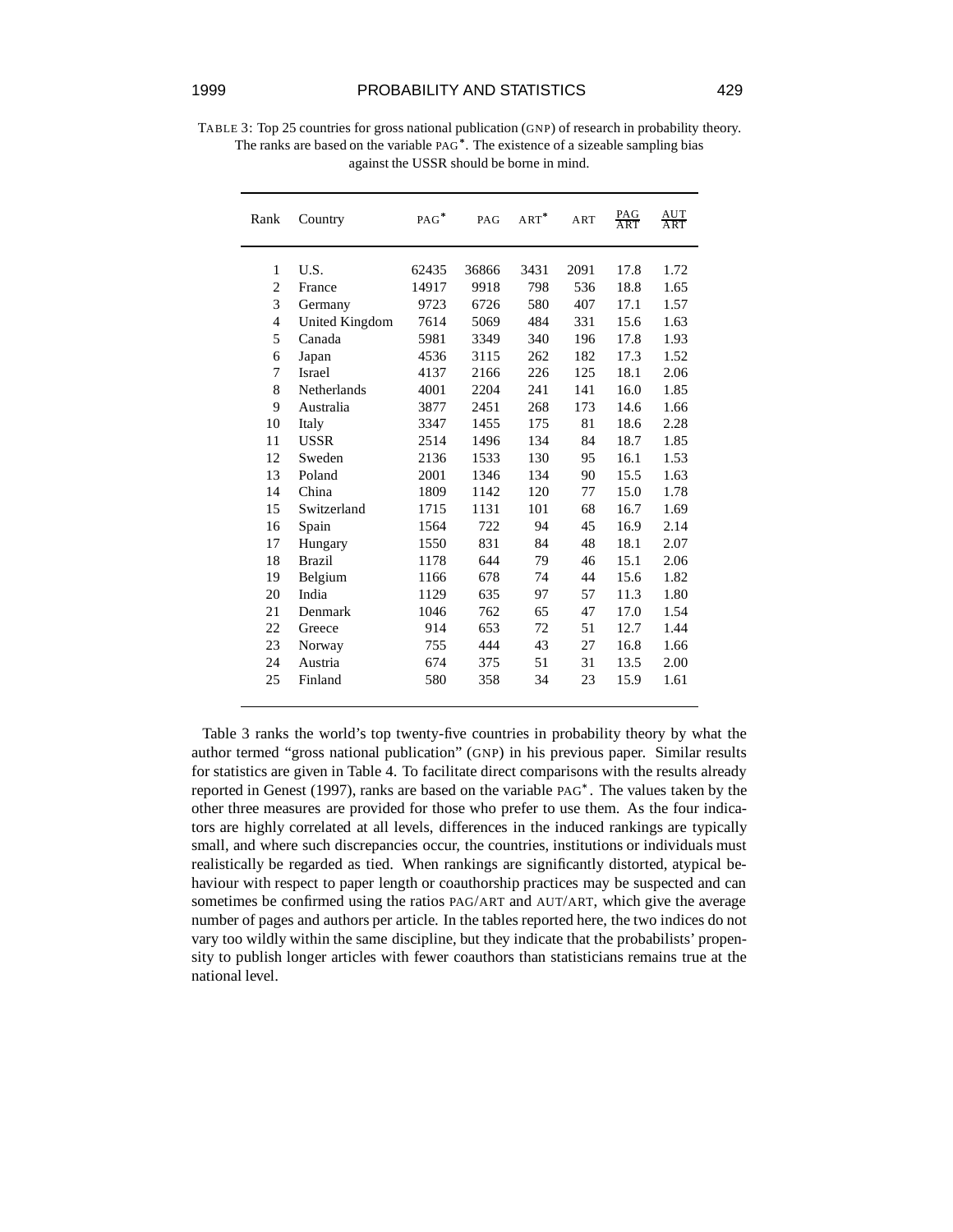| Rank           | Country            | $PAG^*$ | PAG   | $ART^*$ | ART  | $\frac{\text{PAG}}{\text{ART}}$ | AUT<br>ART |
|----------------|--------------------|---------|-------|---------|------|---------------------------------|------------|
| 1              | U.S.               | 109338  | 60369 | 7240    | 4061 | 14.9                            | 1.83       |
| $\overline{2}$ | United Kingdom     | 12597   | 7504  | 884     | 538  | 14.1                            | 1.81       |
| 3              | Canada             | 12407   | 6837  | 909     | 516  | 13.6                            | 1.89       |
| $\overline{4}$ | Australia          | 7872    | 4261  | 578     | 323  | 13.5                            | 1.95       |
| 5              | Germany            | 6782    | 4500  | 456     | 306  | 14.9                            | 1.63       |
| 6              | France             | 3647    | 1843  | 261     | 129  | 14.5                            | 2.18       |
| 7              | Japan              | 2865    | 1880  | 241     | 163  | 11.6                            | 1.60       |
| 8              | <b>Netherlands</b> | 2864    | 1702  | 191     | 116  | 15.1                            | 1.80       |
| 9              | India              | 2559    | 1395  | 275     | 151  | 9.5                             | 1.91       |
| 10             | <b>Israel</b>      | 2097    | 1160  | 148     | 83   | 14.5                            | 1.99       |
| 11             | Denmark            | 2015    | 1212  | 120     | 74   | 17.2                            | 1.74       |
| 12             | Spain              | 1827    | 840   | 124     | 59   | 14.5                            | 2.16       |
| 13             | Belgium            | 1636    | 778   | 90      | 42   | 18.8                            | 2.26       |
| 14             | Taiwan             | 1587    | 917   | 119     | 70   | 13.3                            | 1.82       |
| 15             | Poland             | 1330    | 784   | 117     | 70   | 11.5                            | 1.80       |
| 16             | Norway             | 1163    | 699   | 70      | 40   | 16.6                            | 1.92       |
| 17             | Italy              | 1148    | 660   | 81      | 46   | 14.6                            | 1.92       |
| 18             | New Zealand        | 1027    | 676   | 79      | 49   | 13.6                            | 1.81       |
| 19             | Switzerland        | 1018    | 535   | 71      | 39   | 14.1                            | 2.04       |
| 20             | Sweden             | 967     | 617   | 63      | 42   | 15.4                            | 1.69       |
| 21             | Finland            | 800     | 390   | 56      | 28   | 14.1                            | 2.17       |
| 22             | China              | 782     | 413   | 64      | 36   | 12.3                            | 1.94       |
| 23             | <b>Brazil</b>      | 744     | 333   | 53      | 24   | 13.8                            | 2.26       |
| 24             | <b>USSR</b>        | 674     | 396   | 38      | 23   | 18.0                            | 1.97       |
| 25             | Argentina          | 624     | 301   | 36      | 18   | 17.8                            | 2.09       |

TABLE 4: Top 25 countries for gross national publication (GNP) of research in statistics. The ranks are based on the variable PAG<sup>\*</sup>.

The rankings displayed in Table 4 for statistics are very similar to those appearing in Table 3 of Genest (1997): the first twenty-three positions are occupied by the same countries, though in a slightly different order. In the present ranking, for example, Canada yields its second place to the United Kingdom, albeit by a small margin. This provides an indication that the national rankings are indeed fairly robust to the choice of journals.

In terms of sheer research output, the data confirm the overwhelming advantage of the U.S., both in probability and in statistics. In terms of articles, for example, their total in probability theory equals those of the seven highest contenders together, while in statistics they are responsible for more than 55% of the world production, all by themselves. Given the size of the country and its well-established scientific leadership, this will come as a surprise to no one. The tops of the lists also bear striking similarities with the membership of the G7 group of the most industrialized nations, but with Israel (in probability)or Australia (in statistics) substituted for Italy. As the analysis was based on the authors' professional affiliation, this phenomenon may be attributed in part to the strong power of attraction that these nations have had on foreign researchers, to the detriment of their countries of origin.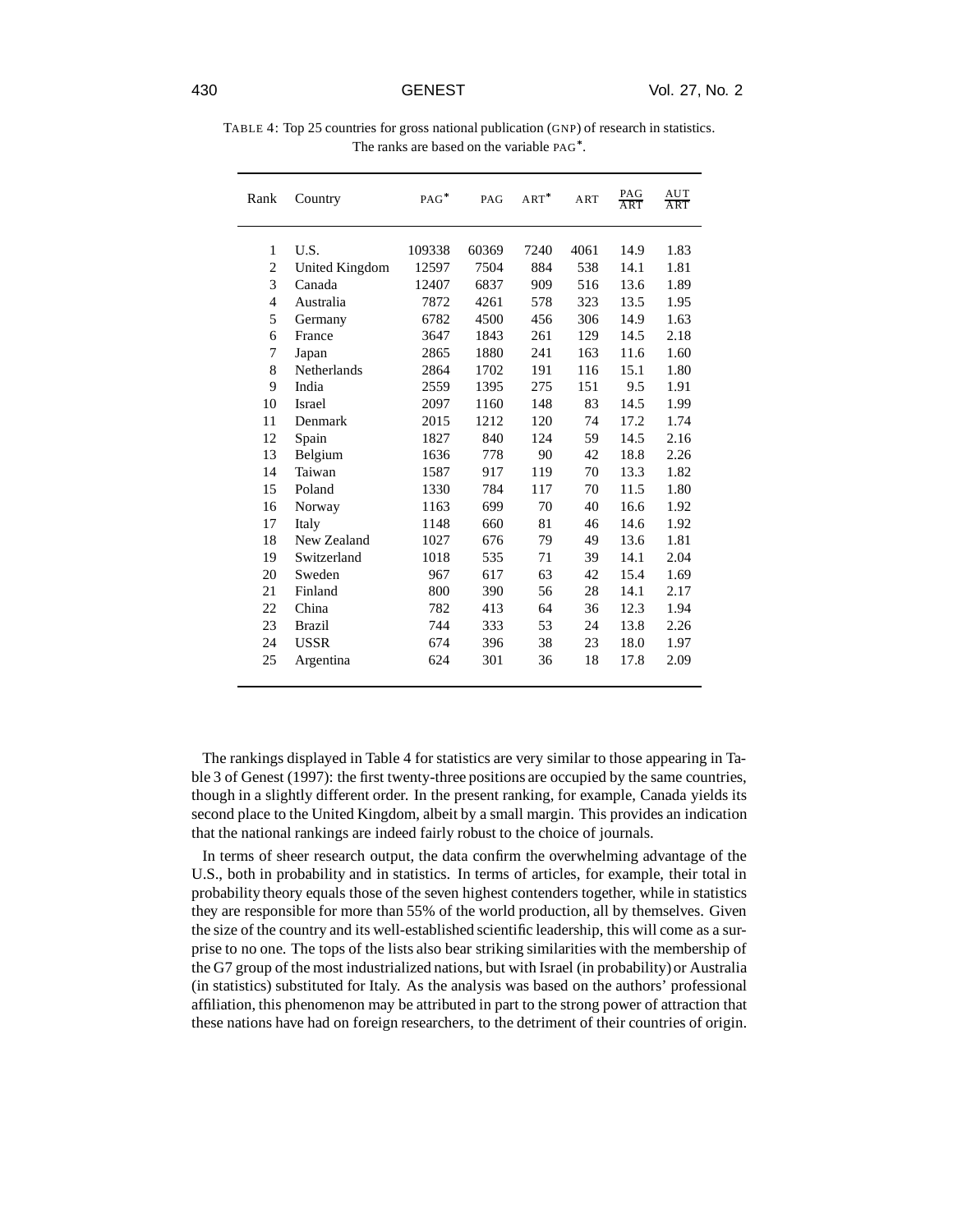| Rank           | Country            | PAG <sup>*</sup><br>POP | PAG<br>POP | ART*<br>POP. | ART<br><b>POP</b> | PAG<br>ART | AUT<br>ART |
|----------------|--------------------|-------------------------|------------|--------------|-------------------|------------|------------|
| 1              | Israel             | 899                     | 471        | 49.1         | 27.2              | 18.1       | 2.06       |
| $\overline{2}$ | <b>Netherlands</b> | 269                     | 148        | 16.2         | 9.5               | 16.0       | 1.85       |
| 3              | France             | 264                     | 176        | 14.1         | 9.5               | 18.8       | 1.65       |
| 4              | Switzerland        | 256                     | 169        | 15.1         | 10.2              | 16.7       | 1.69       |
| 5              | Sweden             | 251                     | 180        | 15.3         | 11.2              | 16.1       | 1.53       |
| 6              | U.S.               | 248                     | 147        | 13.6         | 8.3               | 17.8       | 1.72       |
| 7              | Iceland            | 243                     | 203        | 16.7         | 12.8              | 14.6       | 1.60       |
| 8              | Australia          | 227                     | 143        | 15.7         | 10.1              | 14.6       | 1.66       |
| 9              | Canada             | 225                     | 126        | 12.8         | 7.4               | 17.8       | 1.93       |
| 10             | Denmark            | 205                     | 149        | 12.7         | 9.2               | 17.0       | 1.54       |
| 11             | Norway             | 180                     | 106        | 10.2         | 6.3               | 16.8       | 1.66       |
| 12             | Hungary            | 146                     | 78         | 7.9          | 4.5               | 18.1       | 2.07       |
| 13             | United Kingdom     | 132                     | 88         | 8.4          | 5.8               | 15.6       | 1.63       |
| 14             | Germany            | 122                     | 85         | 7.3          | 5.1               | 17.1       | 1.57       |
| 15             | Belgium            | 118                     | 69         | 7.5          | 4.4               | 15.6       | 1.82       |
| 16             | Finland            | 116                     | 72         | 6.8          | 4.6               | 15.9       | 1.61       |
| 17             | Greece             | 90                      | 65         | 7.1          | 5.1               | 12.7       | 1.44       |
| 18             | Singapore          | 89                      | 47         | 7.0          | 4.1               | 13.4       | 1.94       |
| 19             | Austria            | 89                      | 49         | 6.7          | 4.1               | 13.5       | 2.00       |
| 20             | Hong Kong          | 63                      | 42         | 5.2          | 3.5               | 12.4       | 1.62       |
| 21             | New Zealand        | 58                      | 50         | 4.2          | 3.9               | 13.7       | 1.21       |
| 22             | Italy              | 58                      | 25         | 3.0          | 1.4               | 18.6       | 2.28       |
| 23             | Kuwait             | 54                      | 42         | 4.8          | 3.7               | 11.3       | 1.44       |
| 24             | Poland             | 53                      | 36         | 3.5          | 2.4               | 15.5       | 1.63       |
| 25             | Ireland            | 44                      | 27         | 3.4          | 1.9               | 12.9       | 2.27       |
|                |                    |                         |            |              |                   |            |            |

TABLE 5: Top 25 countries for probability GNP per capita. The ranks are based on the variable PAG<sup>\*</sup>/POP. The existence of a sizeable sampling bias against the USSR should be borne in mind.

Tables 3 and 4 also highlight some discrepancies in the relative performance of nations in the two fields. For example, it is obviousthat between 1986 and 1995, statisticiansfrom the former Soviet Union published far less in Western journals than their fellow probabilists, who managed to rank collectively eleventh in the world, despite the strong structural bias against them that is present in the survey. Less dramatic examples of domination of one discipline over the other are provided by France and India. It is also interesting to note that the latter country scores significantly lower than others in both disciplines with respect to the average length of articles. Italy (in probability) and Belgium (in statistics) are at the other extreme in this regard, but their average numbers of authors per paper are also quite high.

A rather different picture is provided by Tables 5 and 6, in which the top twenty-five world countries are ranked by GNP in probability and statistics on a per capita basis. These results are based on the variable PAG\*/POP, in which the population figures, POP, expressed in millions, were excerpted from Kidron and Segal (1992). For statistics, the results are again quite similar to those reported earlier [compare with Table 4 in Genest (1997)]. In particular, Canada, Australia and the U.S.A. continue to lead the pack, but Israel and Den-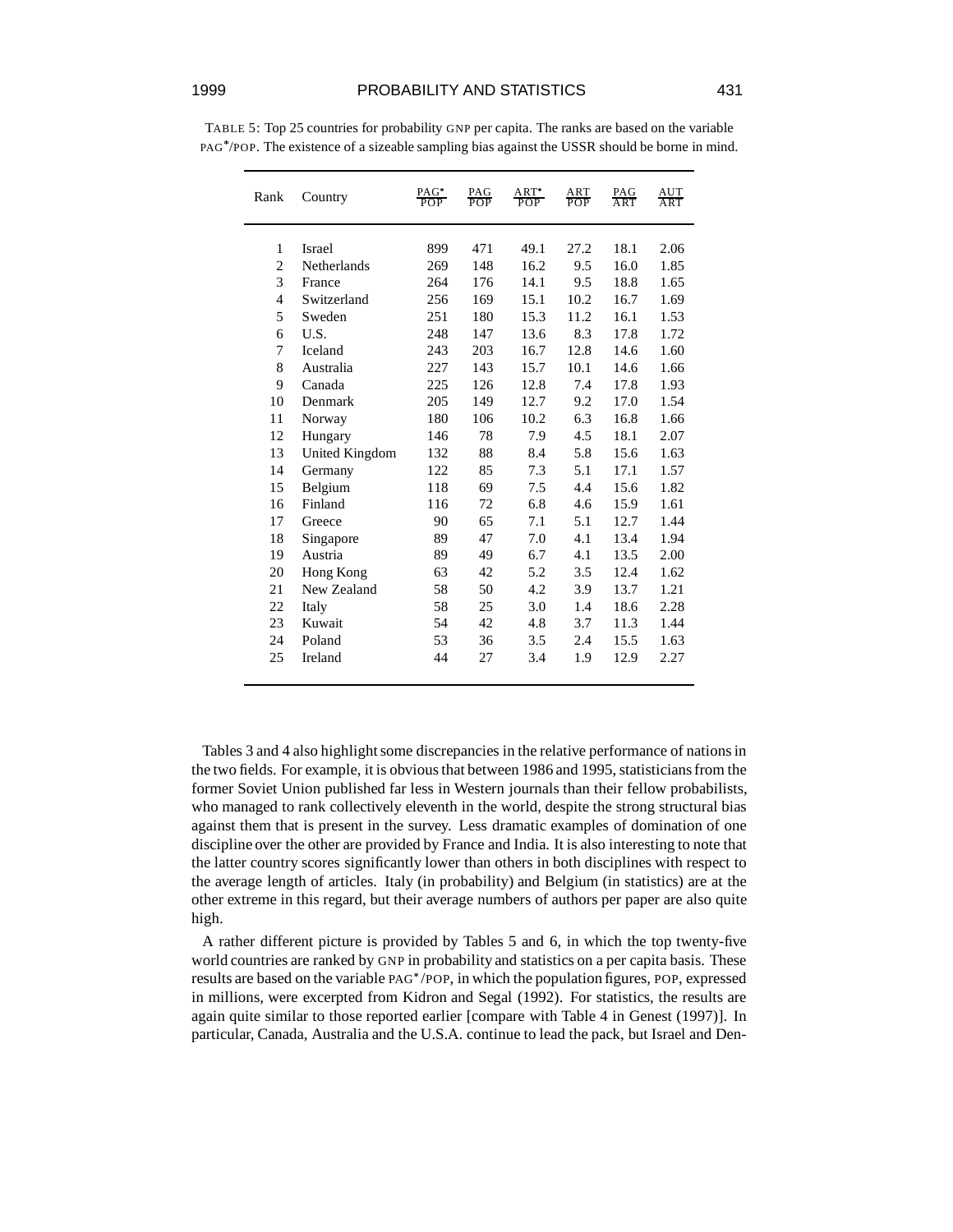| Rank           | Country            | $\frac{PAG^*}{POP}$ | $PAG$<br>POP | $\frac{ART^*}{POP}$ | ART<br>POP | $\frac{\text{PAG}}{\text{ART}}$ | AUT<br>ART |
|----------------|--------------------|---------------------|--------------|---------------------|------------|---------------------------------|------------|
| 1              | Canada             | 466                 | 257          | 34.2                | 19.4       | 13.6                            | 1.89       |
| $\overline{2}$ | Australia          | 460                 | 249          | 33.8                | 18.9       | 13.5                            | 1.95       |
| 3              | Israel             | 456                 | 252          | 32.2                | 18.1       | 14.5                            | 1.99       |
| $\overline{4}$ | U.S.               | 435                 | 240          | 28.8                | 16.1       | 14.9                            | 1.83       |
| 5              | Denmark            | 395                 | 238          | 23.5                | 14.5       | 17.2                            | 1.74       |
| 6              | New Zealand        | 311                 | 205          | 23.9                | 14.8       | 13.6                            | 1.81       |
| 7              | Norway             | 277                 | 166          | 16.7                | 9.5        | 16.6                            | 1.92       |
| 8              | United Kingdom     | 219                 | 131          | 15.4                | 9.4        | 14.1                            | 1.81       |
| 9              | <b>Netherlands</b> | 192                 | 114          | 12.8                | 7.8        | 15.1                            | 1.80       |
| 10             | Belgium            | 165                 | 79           | 9.1                 | 4.2        | 18.8                            | 2.26       |
| 11             | Finland            | 160                 | 78           | 11.2                | 5.6        | 14.1                            | 2.17       |
| 12             | Switzerland        | 152                 | 80           | 10.6                | 5.9        | 14.1                            | 2.04       |
| 13             | Sweden             | 114                 | 73           | 7.4                 | 4.9        | 15.4                            | 1.69       |
| 14             | Ireland            | 111                 | 64           | 8.3                 | 4.7        | 14.6                            | 1.92       |
| 15             | Singapore          | 91                  | 52           | 5.9                 | 3.4        | 15.3                            | 1.94       |
| 16             | Germany            | 85                  | 57           | 5.7                 | 3.8        | 14.9                            | 1.63       |
| 17             | Taiwan             | 79                  | 45           | 5.9                 | 3.5        | 13.3                            | 1.82       |
| 18             | Iceland            | 67                  | 22           | 3.3                 | 1.1        | 20.2                            | 3.00       |
| 19             | Hong Kong          | 66                  | 45           | 6.3                 | 4.8        | 10.4                            | 1.56       |
| 20             | France             | 65                  | 33           | 4.6                 | 2.3        | 14.5                            | 2.18       |
| 21             | Austria            | 64                  | 44           | 5.0                 | 3.6        | 12.3                            | 1.53       |
| 22             | Spain              | 46                  | 21           | 3.1                 | 1.5        | 14.5                            | 2.16       |
| 23             | Greece             | 41                  | 26           | 3.8                 | 2.5        | 10.9                            | 1.67       |
| 24             | Hungary            | 37                  | 25           | 2.5                 | 1.6        | 15.3                            | 1.70       |
| 25             | Poland             | 35                  | 21           | 3.1                 | 1.8        | 11.5                            | 1.80       |
|                |                    |                     |              |                     |            |                                 |            |

TABLE 6: Top 25 countries for statistics GNP per capita. The ranks are based on the variable PAG<sup>\*</sup>/POP.

mark now rank among the top five. This is in line with the author's earlier findings. What is new—and perhaps somewhat surprising—is that except for Israel, these countries are comparatively less productive in probability than smaller nations like the Netherlands, Switzerland and Sweden. On a per capita basis, the gap between French probabilists and statisticians also seems greater than before, with a 3rd and a 20th position, respectively. Of course, the results in Tables 5 and 6 are only meaningful insofar as the number of *potential* contributors to probability and statistics journals per million inhabitants is roughly the same in all countries, and as the productivityof those who actually contributed is representative of their national pool. These hypotheses may be reasonable for large, industrialized countries, but extrapolations are more hazardous for nations whose number of distinct authors, DIS, is small in the study. The value of that variable is given in Tables 7 and 8 for twenty-five countries, both in probability and in statistics. Using these figures, it may be seen that the ratio DIS/POP varies widely in both fields. For example, Mexico may be estimated to have 0.08 authors in probability per million inhabitants, while Israel has 20.8. In statistics, Argentina has 0.2 contributors per million, while Canada has 14.8.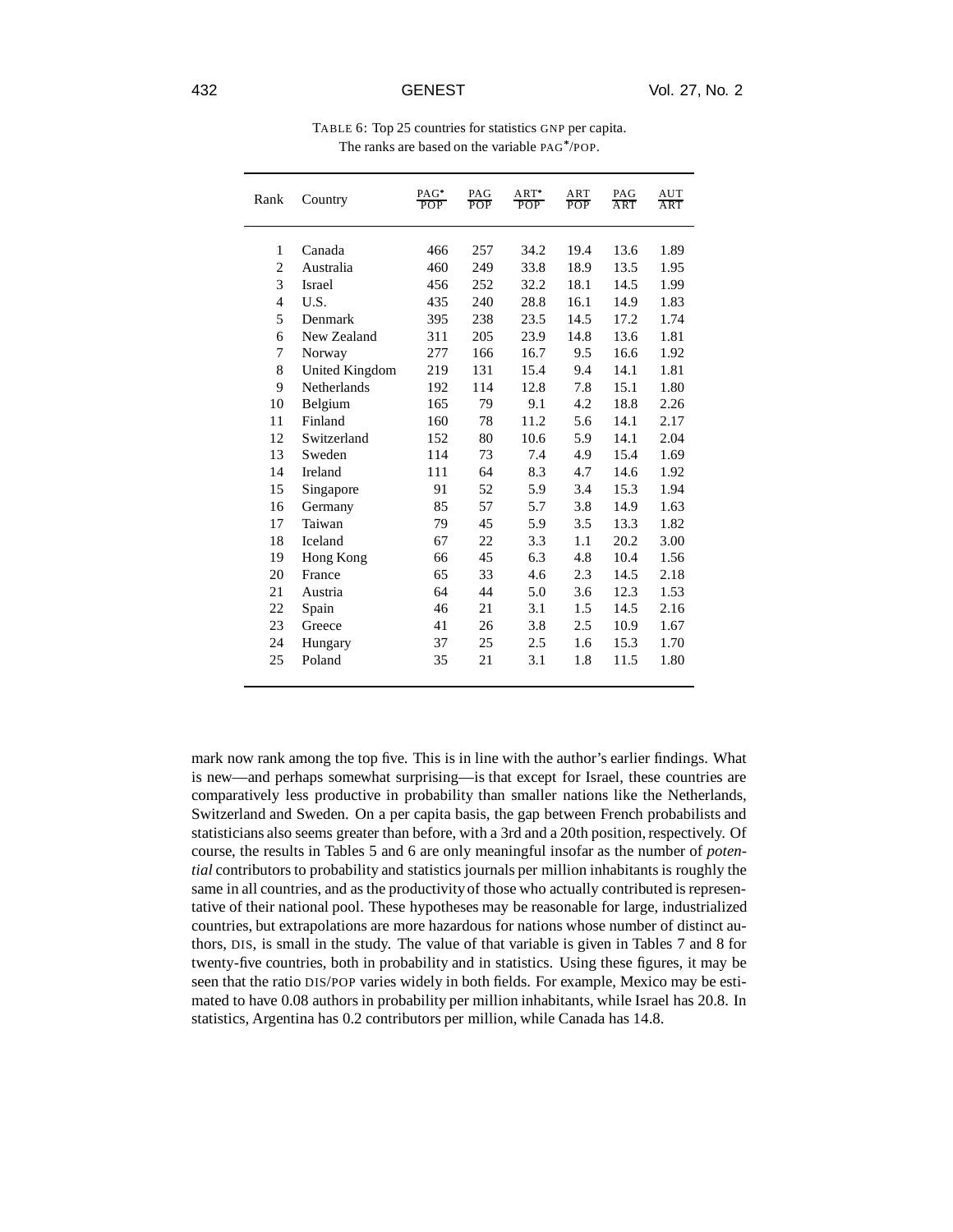| 73<br>61<br>5.0<br>1<br>Iceland<br>3.8<br>14.6<br>1.60<br>1<br>$\overline{c}$<br>55<br>30<br>28<br>18.1<br>3.0<br>1.7<br>2.07<br>Hungary<br>3<br>Mexico<br>51<br>24<br>1.2<br>7<br>21.9<br>2.21<br>2.4<br>$\overline{4}$<br>U.S.<br>47<br>28<br>1341<br>17.8<br>1.72<br>2.6<br>1.6<br>5<br>31<br>2.5<br>1.7<br>324<br>18.8<br>1.65<br>46<br>France<br>43<br>19<br>77<br>18.6<br>6<br>Italy<br>2.3<br>1.0<br>2.28<br>43<br>23<br>18.1<br>2.06<br>7<br>Israel<br>2.4<br>1.3<br>96<br>8<br>27<br>16.7<br>Switzerland<br>41<br>2.4<br>1.6<br>42<br>1.69<br>9<br><b>Brazil</b><br>41<br>22<br>2.7<br>1.6<br>29<br>15.1<br>2.06<br>15.6<br>10<br>39<br>26<br>2.5<br>1.7<br>197<br>1.63<br>United Kingdom<br>38<br>$\overline{2}$<br>19.2<br>1.50<br>11<br>25<br>2.0<br>1.5<br>Uruguay | AUT<br>ART |
|---------------------------------------------------------------------------------------------------------------------------------------------------------------------------------------------------------------------------------------------------------------------------------------------------------------------------------------------------------------------------------------------------------------------------------------------------------------------------------------------------------------------------------------------------------------------------------------------------------------------------------------------------------------------------------------------------------------------------------------------------------------------------------|------------|
|                                                                                                                                                                                                                                                                                                                                                                                                                                                                                                                                                                                                                                                                                                                                                                                 |            |
|                                                                                                                                                                                                                                                                                                                                                                                                                                                                                                                                                                                                                                                                                                                                                                                 |            |
|                                                                                                                                                                                                                                                                                                                                                                                                                                                                                                                                                                                                                                                                                                                                                                                 |            |
|                                                                                                                                                                                                                                                                                                                                                                                                                                                                                                                                                                                                                                                                                                                                                                                 |            |
|                                                                                                                                                                                                                                                                                                                                                                                                                                                                                                                                                                                                                                                                                                                                                                                 |            |
|                                                                                                                                                                                                                                                                                                                                                                                                                                                                                                                                                                                                                                                                                                                                                                                 |            |
|                                                                                                                                                                                                                                                                                                                                                                                                                                                                                                                                                                                                                                                                                                                                                                                 |            |
|                                                                                                                                                                                                                                                                                                                                                                                                                                                                                                                                                                                                                                                                                                                                                                                 |            |
|                                                                                                                                                                                                                                                                                                                                                                                                                                                                                                                                                                                                                                                                                                                                                                                 |            |
|                                                                                                                                                                                                                                                                                                                                                                                                                                                                                                                                                                                                                                                                                                                                                                                 |            |
|                                                                                                                                                                                                                                                                                                                                                                                                                                                                                                                                                                                                                                                                                                                                                                                 |            |
| 12<br>18<br>2.3<br>41<br>38<br>1.1<br>16.9<br>2.14<br>Spain                                                                                                                                                                                                                                                                                                                                                                                                                                                                                                                                                                                                                                                                                                                     |            |
| 13<br>38<br>26<br>2.2<br>1.5<br>119<br>17.3<br>1.52<br>Japan                                                                                                                                                                                                                                                                                                                                                                                                                                                                                                                                                                                                                                                                                                                    |            |
| 14<br>Australia<br>23<br>2.5<br>106<br>14.6<br>1.66<br>37<br>1.6                                                                                                                                                                                                                                                                                                                                                                                                                                                                                                                                                                                                                                                                                                                |            |
| 16.1<br>15<br>Sweden<br>36<br>26<br>2.2<br>59<br>1.53<br>1.6                                                                                                                                                                                                                                                                                                                                                                                                                                                                                                                                                                                                                                                                                                                    |            |
| 2.2<br>21<br>33<br>15.6<br>1.82<br>16<br>Belgium<br>35<br>1.3                                                                                                                                                                                                                                                                                                                                                                                                                                                                                                                                                                                                                                                                                                                   |            |
| 34<br>24<br>2.0<br>284<br>17.1<br>17<br>1.4<br>1.57<br>Germany                                                                                                                                                                                                                                                                                                                                                                                                                                                                                                                                                                                                                                                                                                                  |            |
| 17<br>18<br>Finland<br>21<br>2.0<br>1.3<br>15.9<br>1.61<br>34                                                                                                                                                                                                                                                                                                                                                                                                                                                                                                                                                                                                                                                                                                                   |            |
| 19<br>33<br>19<br>1.9<br>181<br>1.1<br>17.8<br>1.93<br>Canada                                                                                                                                                                                                                                                                                                                                                                                                                                                                                                                                                                                                                                                                                                                   |            |
| 20<br>33<br>24<br>2.0<br>32<br>17.0<br>1.54<br>Denmark<br>1.5                                                                                                                                                                                                                                                                                                                                                                                                                                                                                                                                                                                                                                                                                                                   |            |
| 21<br>18<br>21<br>13.5<br>2.00<br>32<br>2.4<br>1.5<br>Austria                                                                                                                                                                                                                                                                                                                                                                                                                                                                                                                                                                                                                                                                                                                   |            |
| 22<br>31<br>17<br>128<br>16.0<br>Netherlands<br>1.9<br>1.1<br>1.85                                                                                                                                                                                                                                                                                                                                                                                                                                                                                                                                                                                                                                                                                                              |            |
| Chili<br>30<br>1.8<br>8<br>17.4<br>23<br>19<br>1.0<br>2.00                                                                                                                                                                                                                                                                                                                                                                                                                                                                                                                                                                                                                                                                                                                      |            |
| 8<br>13.4<br>24<br>30<br>16<br>2.4<br>1.94<br>1.4<br>Singapore                                                                                                                                                                                                                                                                                                                                                                                                                                                                                                                                                                                                                                                                                                                  |            |
| 32<br>25<br>29<br>20<br>2.3<br>12.7<br>1.44<br>1.6<br>Greece                                                                                                                                                                                                                                                                                                                                                                                                                                                                                                                                                                                                                                                                                                                    |            |

TABLE 7: Top 25 countries for probability GNP per national contributor. The ranks are based on the variable  $PAG^* / DIS$ . The existence of a sizeable sampling bias against the USSR should be borne in mind.

To compare the productivity of the *actual* groups of contributors from different countries, the ratios ART/DIS, ART\*/DIS, PAG/DIS and PAG\*/DIS were analyzed. The rankings displayed in Tables 7 and 8 are based on the variable PAG\*/DIS. As might be expected, this tends to put forward the performance of nations with few contributors, like Iceland (one contributor in probability) and Argentina (six contributors in statistics). Since some of the denominators are rather small, one may also observe greater discrepancies between the statistics rankings given in Table 8 and those that appeared in Table 5 of Genest (1997). For countries with large pools of contributors, the ordering is far more stable, though the separation between successive positions is sometimes quite small. It is difficult to fix a minimum size for the number of authors required for a country to qualify for a ranking of nations in which scientific production is both voluminous and intense. This minimum should perhaps be a function of the country's area, but if one were to fix it arbitrarily at twenty-five, say, it might be concluded that Hungary and Belgium are first in probability and statistics, respectively.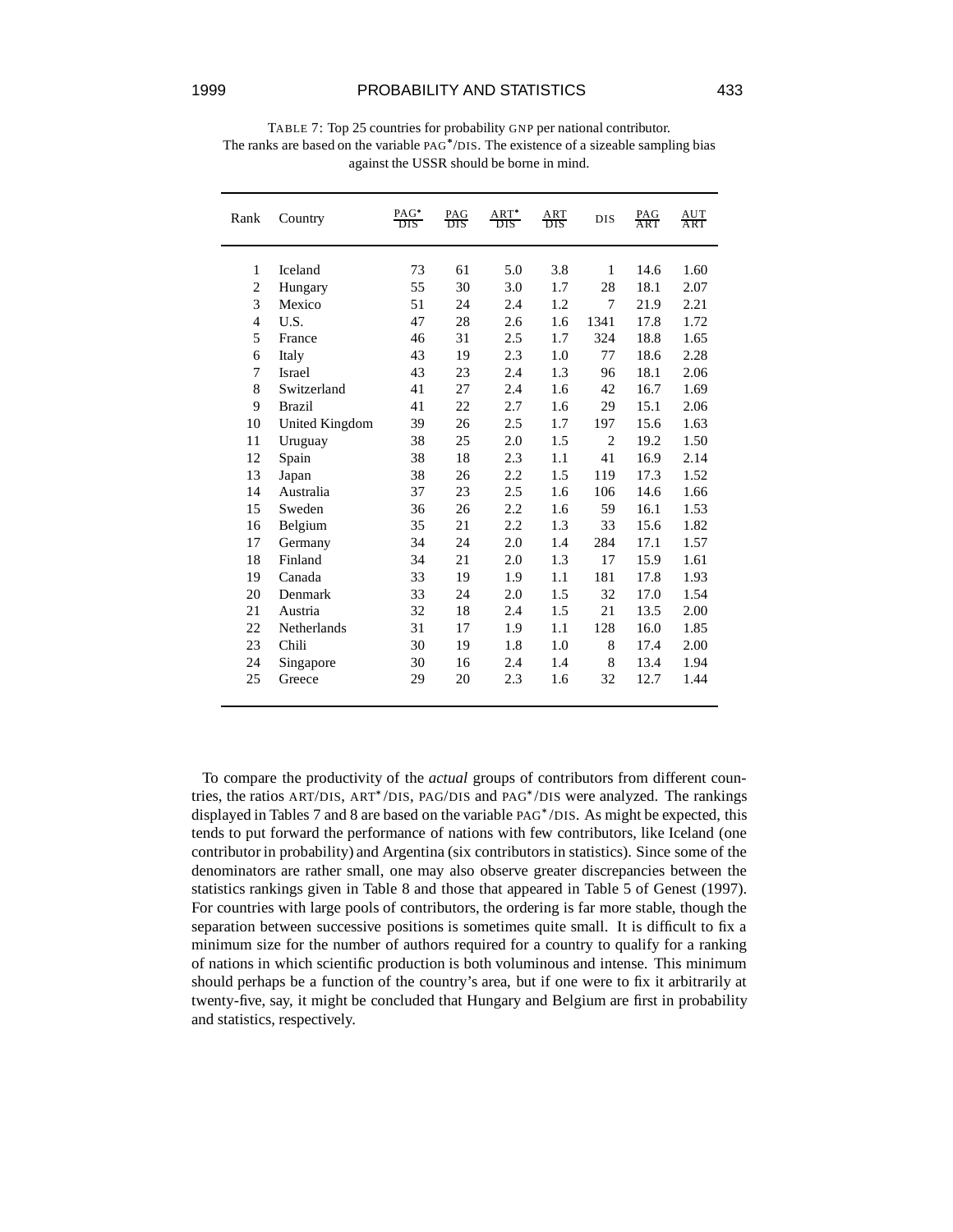| Rank           | Country        | PAG <sup>*</sup><br>DIS. | PAG<br>DIS | ART*<br>DIS. | ART<br>DIS. | <b>DIS</b> | PAG<br>ART | <b>AUT</b><br>ART |
|----------------|----------------|--------------------------|------------|--------------|-------------|------------|------------|-------------------|
| 1              | Argentina      | 104                      | 50         | 6.0          | 3.0         | 6          | 17.8       | 2.09              |
| 2              | Belgium        | 48                       | 23         | 2.6          | 1.2         | 34         | 18.8       | 2.26              |
| 3              | Denmark        | 40                       | 24         | 2.4          | 1.5         | 51         | 17.2       | 1.74              |
| $\overline{4}$ | U.S.           | 38                       | 21         | 2.5          | 1.4         | 2861       | 14.9       | 1.83              |
| 5              | Australia      | 34                       | 18         | 2.5          | 1.4         | 235        | 13.5       | 1.95              |
| 6              | <b>Israel</b>  | 33                       | 18         | 2.3          | 1.3         | 63         | 14.5       | 1.99              |
| 7              | Ireland        | 32                       | 19         | 2.4          | 1.4         | 12         | 14.6       | 1.92              |
| 8              | Germany        | 32                       | 21         | 2.1          | 1.4         | 215        | 14.9       | 1.63              |
| 9              | Canada         | 31                       | 17         | 2.3          | 1.3         | 394        | 13.6       | 1.89              |
| 10             | United Kingdom | 31                       | 19         | 2.2          | 1.3         | 402        | 14.1       | 1.81              |
| 11             | New Zealand    | 28                       | 18         | 2.1          | 1.3         | 37         | 13.6       | 1.81              |
| 12             | Netherlands    | 28                       | 16         | 1.8          | 1.1         | 104        | 15.1       | 1.80              |
| 13             | Singapore      | 27                       | 15         | 1.8          | 1.0         | 9          | 15.3       | 1.94              |
| 14             | Norway         | 27                       | 16         | 1.6          | 0.9         | 43         | 16.6       | 1.92              |
| 15             | Finland        | 27                       | 13         | 1.9          | 0.9         | 30         | 14.1       | 2.17              |
| 16             | South Africa   | 26                       | 17         | 2.0          | 1.3         | 24         | 13.4       | 1.72              |
| 17             | Sweden         | 25                       | 16         | 1.7          | 1.1         | 38         | 15.4       | 1.69              |
| 18             | Taiwan         | 25                       | 14         | 1.9          | 1.1         | 64         | 13.3       | 1.82              |
| 19             | Hungary        | 25                       | 17         | 1.6          | 1.1         | 16         | 15.3       | 1.70              |
| 20             | Czechoslovakia | 24                       | 14         | 1.4          | 0.9         | 9          | 16.8       | 1.92              |
| 21             | Senegal        | 24                       | 6          | 1.0          | 0.3         | 1          | 24.2       | 4.00              |
| 22             | Poland         | 24                       | 14         | 2.1          | 1.3         | 55         | 11.5       | 1.80              |
| 23             | Oman           | 24                       | 15         | 2.0          | 1.3         | 1          | 12.0       | 2.50              |
| 24             | Japan          | 23                       | 15         | 2.0          | 1.3         | 122        | 11.6       | 1.60              |
| 25             | Spain          | 23                       | 11         | 1.6          | 0.8         | 78         | 14.5       | 2.16              |

TABLE 8: Top 25 countries for statistics GNP per national contributor. The ranks are based on the variable PAG<sup>\*</sup>/DIS.

# 5. INSTITUTIONAL RANKINGS

Tables 9 and 10 identify the twenty-five most prolific institutionsin probabilityand statistics, based on the author's survey of the eighteen journals listed in Table 1 over the period 1986–1995. The rankings are those induced by the variable  $PAG^*$ . It is plain from the table that the most prolific institutions are nearly all American and that, except for AT&T, they are all universities or research centres affiliated with universities. There is also a fair amount of overlap between the two lists: ten institutions, all of them U.S.-based, are among the world's most productive in both fields. This was perhaps to be expected, given the close connections between the two areas.

In probability theory, only eight non-U.S. universities make it among the top twenty-five; they are French (Univ. de Paris VI, 1st; Univ. de Paris XI, 10th), Canadian (Carleton Univ., 16th; Univ. of British Columbia, 25th), Israeli (Technion, 5th), British (Cambridge Univ., 7th), Spanish (Univ. de Barcelona, 20th), Polish (Univ. Wrocław, 23rd). In statistics, the American domination is even greater, with only two foreign institutions: one is Australian (Australian National Univ., 3rd) and the other is Canadian (Univ. of Waterloo, 11th). For the identity and rank of the top five nonacademic institutions in terms of research productivity in both fields, one may refer to Table 11.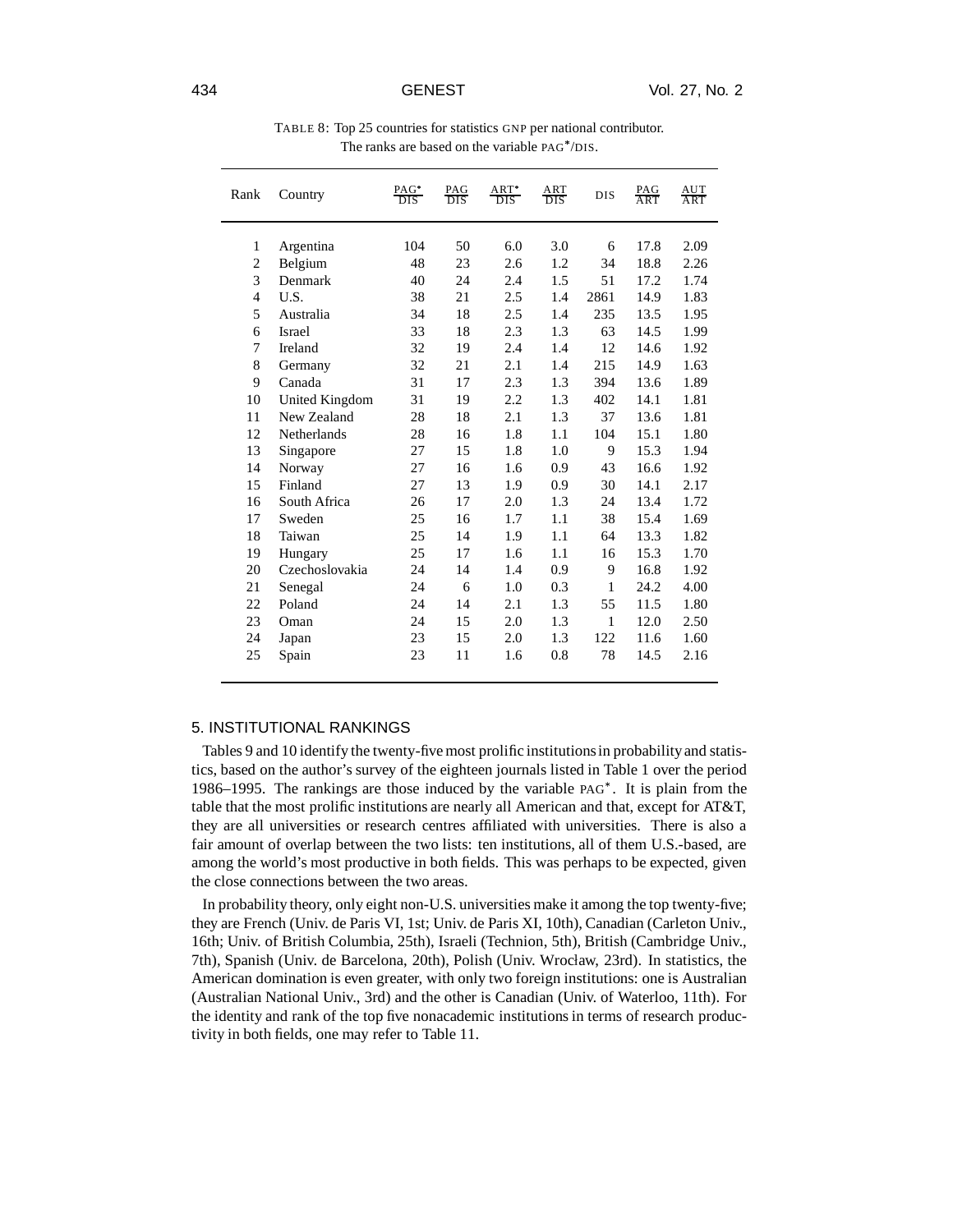| $\mathbf{1}$<br>Univ. Paris VI<br>4937<br>3452<br>266<br>189<br>91<br>18.5<br>172<br>$\overline{c}$<br>Cornell Univ.<br>2104<br>98<br>48<br>21.4<br>3653<br>3<br>AT&T<br>157<br>82<br>20.4<br>3372<br>1747<br>66<br><b>UC</b> Berkeley<br>1418<br>154<br>93<br>52<br>16.1<br>4<br>2385<br>5<br>Technion<br>2340<br>120<br>68<br>45<br>19.3<br>1265<br>6<br>Stanford Univ.<br>2019<br>1172<br>94<br>55<br>39<br>21.5<br>Cambridge Univ.<br>104<br>39<br>7<br>1790<br>1258<br>72<br>17.4<br>8<br>924<br>82<br>44<br>25<br>21.3<br>Univ. Wisconsin–Madison<br>1767<br>9<br>989<br>72<br>47<br>19<br>21.7<br>Univ. Washington<br>1641<br>80<br>10<br>Univ. Paris XI<br>1044<br>52<br>36<br>20.3<br>1623<br>927<br>18.9<br>11<br><b>UMD College Park</b><br>1480<br>77<br>51<br>35<br>12<br>724<br>74<br>39<br>41<br>18.8<br><b>UNC Chapel Hill</b><br>1465<br>13<br>Columbia Univ.<br>803<br>79<br>48<br>38<br>1415<br>17.7<br>14<br>894<br>71<br>45<br>33<br>1407<br>19.5<br>Purdue Univ.<br>15<br>72<br>18.2<br><b>UC</b> Los Angeles<br>1337<br>864<br>47<br>26<br>16<br>644<br>57<br>29<br>19<br>23.0<br>Carleton Univ.<br>1289 | Rank | Institution   | $PAG^*$ | PAG | $ART^*$ | ART | <b>DIS</b> | <b>PAG</b><br>ART | <b>AUT</b><br>ART |
|---------------------------------------------------------------------------------------------------------------------------------------------------------------------------------------------------------------------------------------------------------------------------------------------------------------------------------------------------------------------------------------------------------------------------------------------------------------------------------------------------------------------------------------------------------------------------------------------------------------------------------------------------------------------------------------------------------------------------------------------------------------------------------------------------------------------------------------------------------------------------------------------------------------------------------------------------------------------------------------------------------------------------------------------------------------------------------------------------------------------------------|------|---------------|---------|-----|---------|-----|------------|-------------------|-------------------|
|                                                                                                                                                                                                                                                                                                                                                                                                                                                                                                                                                                                                                                                                                                                                                                                                                                                                                                                                                                                                                                                                                                                                 |      |               |         |     |         |     |            |                   | 1.61              |
|                                                                                                                                                                                                                                                                                                                                                                                                                                                                                                                                                                                                                                                                                                                                                                                                                                                                                                                                                                                                                                                                                                                                 |      |               |         |     |         |     |            |                   | 1.99              |
|                                                                                                                                                                                                                                                                                                                                                                                                                                                                                                                                                                                                                                                                                                                                                                                                                                                                                                                                                                                                                                                                                                                                 |      |               |         |     |         |     |            |                   | 2.10              |
|                                                                                                                                                                                                                                                                                                                                                                                                                                                                                                                                                                                                                                                                                                                                                                                                                                                                                                                                                                                                                                                                                                                                 |      |               |         |     |         |     |            |                   | 1.90              |
|                                                                                                                                                                                                                                                                                                                                                                                                                                                                                                                                                                                                                                                                                                                                                                                                                                                                                                                                                                                                                                                                                                                                 |      |               |         |     |         |     |            |                   | 2.05              |
|                                                                                                                                                                                                                                                                                                                                                                                                                                                                                                                                                                                                                                                                                                                                                                                                                                                                                                                                                                                                                                                                                                                                 |      |               |         |     |         |     |            |                   | 1.91              |
|                                                                                                                                                                                                                                                                                                                                                                                                                                                                                                                                                                                                                                                                                                                                                                                                                                                                                                                                                                                                                                                                                                                                 |      |               |         |     |         |     |            |                   | 1.67              |
|                                                                                                                                                                                                                                                                                                                                                                                                                                                                                                                                                                                                                                                                                                                                                                                                                                                                                                                                                                                                                                                                                                                                 |      |               |         |     |         |     |            |                   | 2.16              |
|                                                                                                                                                                                                                                                                                                                                                                                                                                                                                                                                                                                                                                                                                                                                                                                                                                                                                                                                                                                                                                                                                                                                 |      |               |         |     |         |     |            |                   | 1.75              |
|                                                                                                                                                                                                                                                                                                                                                                                                                                                                                                                                                                                                                                                                                                                                                                                                                                                                                                                                                                                                                                                                                                                                 |      |               |         |     |         |     |            |                   | 1.69              |
|                                                                                                                                                                                                                                                                                                                                                                                                                                                                                                                                                                                                                                                                                                                                                                                                                                                                                                                                                                                                                                                                                                                                 |      |               |         |     |         |     |            |                   | 1.72              |
|                                                                                                                                                                                                                                                                                                                                                                                                                                                                                                                                                                                                                                                                                                                                                                                                                                                                                                                                                                                                                                                                                                                                 |      |               |         |     |         |     |            |                   | 2.04              |
|                                                                                                                                                                                                                                                                                                                                                                                                                                                                                                                                                                                                                                                                                                                                                                                                                                                                                                                                                                                                                                                                                                                                 |      |               |         |     |         |     |            |                   | 1.88              |
|                                                                                                                                                                                                                                                                                                                                                                                                                                                                                                                                                                                                                                                                                                                                                                                                                                                                                                                                                                                                                                                                                                                                 |      |               |         |     |         |     |            |                   | 1.77              |
|                                                                                                                                                                                                                                                                                                                                                                                                                                                                                                                                                                                                                                                                                                                                                                                                                                                                                                                                                                                                                                                                                                                                 |      |               |         |     |         |     |            |                   | 1.81              |
|                                                                                                                                                                                                                                                                                                                                                                                                                                                                                                                                                                                                                                                                                                                                                                                                                                                                                                                                                                                                                                                                                                                                 |      |               |         |     |         |     |            |                   | 2.29              |
|                                                                                                                                                                                                                                                                                                                                                                                                                                                                                                                                                                                                                                                                                                                                                                                                                                                                                                                                                                                                                                                                                                                                 | 17   | Univ. Arizona | 1258    | 683 | 67      | 37  | 24         | 22.3              | 1.83              |
| 18<br>724<br>28<br>Texas A&M Univ.<br>1170<br>67<br>43<br>17.7                                                                                                                                                                                                                                                                                                                                                                                                                                                                                                                                                                                                                                                                                                                                                                                                                                                                                                                                                                                                                                                                  |      |               |         |     |         |     |            |                   | 1.84              |
| 678<br>19<br>Univ. Southern Calif.<br>52<br>31<br>18<br>21.7<br>1118                                                                                                                                                                                                                                                                                                                                                                                                                                                                                                                                                                                                                                                                                                                                                                                                                                                                                                                                                                                                                                                            |      |               |         |     |         |     |            |                   | 1.88              |
| 491<br>51<br>24<br>$\tau$<br>20<br>Univ. Barcelona<br>27.8<br>1085                                                                                                                                                                                                                                                                                                                                                                                                                                                                                                                                                                                                                                                                                                                                                                                                                                                                                                                                                                                                                                                              |      |               |         |     |         |     |            |                   | 2.40              |
| 691<br>21<br>Univ. Minnesota<br>1080<br>56<br>35<br>29<br>19.4                                                                                                                                                                                                                                                                                                                                                                                                                                                                                                                                                                                                                                                                                                                                                                                                                                                                                                                                                                                                                                                                  |      |               |         |     |         |     |            |                   | 1.83              |
| 22<br><b>CUNY</b><br>520<br>36<br>19<br>11<br>25.7<br>1043                                                                                                                                                                                                                                                                                                                                                                                                                                                                                                                                                                                                                                                                                                                                                                                                                                                                                                                                                                                                                                                                      |      |               |         |     |         |     |            |                   | 2.19              |
| 23<br>Univ. Wrocław<br>1036<br>621<br>70<br>42<br>33<br>15.3                                                                                                                                                                                                                                                                                                                                                                                                                                                                                                                                                                                                                                                                                                                                                                                                                                                                                                                                                                                                                                                                    |      |               |         |     |         |     |            |                   | 1.81              |
| 24<br>Univ. Rochester<br>541<br>55<br>30<br>19<br>18.3<br>1029                                                                                                                                                                                                                                                                                                                                                                                                                                                                                                                                                                                                                                                                                                                                                                                                                                                                                                                                                                                                                                                                  |      |               |         |     |         |     |            |                   | 1.95              |
| 25<br>588<br>42<br>26<br>17<br>Univ. British Columbia<br>1005<br>24.3                                                                                                                                                                                                                                                                                                                                                                                                                                                                                                                                                                                                                                                                                                                                                                                                                                                                                                                                                                                                                                                           |      |               |         |     |         |     |            |                   | 1.83              |

TABLE 9: Top 25 world institutions, ranked by publication output in probability. The ranks are based on the variable PAG<sup>\*</sup>.

Interestingly, fourteen of the top statistics institutions listed in Table 10 also ranked among the top fifteen in the previously reported study, and essentially in the same order (the only change is that Carnegie Mellon Univ., which ranked 12th in that paper, is now 17th, while North Carolina State Univ., which is now 12th, was previously reported as 16th). With the limited list of journals used in the present study, only three of the top twenty-five statistics institutions listed in Genest (1997) are different: Univ. of Illinois (Urbana–Champaign), Iowa State Univ. and Fred Hutchinson Cancer Research Center (CRC) are now substituted for the Univ. of Toronto, CSIRO and Harvard Univ., but the latter three are not much further down the new list. Clearly, therefore, the rankings presented here are fairly stable and representative of the production of research articles both in probability theory and in statistics, even at the institutional level.

In the field of statistics, Stanford and Berkeley are confirmed in their positions of leaders on the American scene, although, as the author emphasized in his first paper, the advantage of the San Francisco area over Boston might be attributed to the fact that Harvard Univ., Harvard School of Public Health (SPH) and the Dana-Farber Cancer Institute were counted separately. Likewise, the count for the Univ. of Washington excludes the data for the Fred Hutchinson CRC. Given that a number of researchers in these institutions hold joint appointments, such distinctions may indeed be somewhat artificial.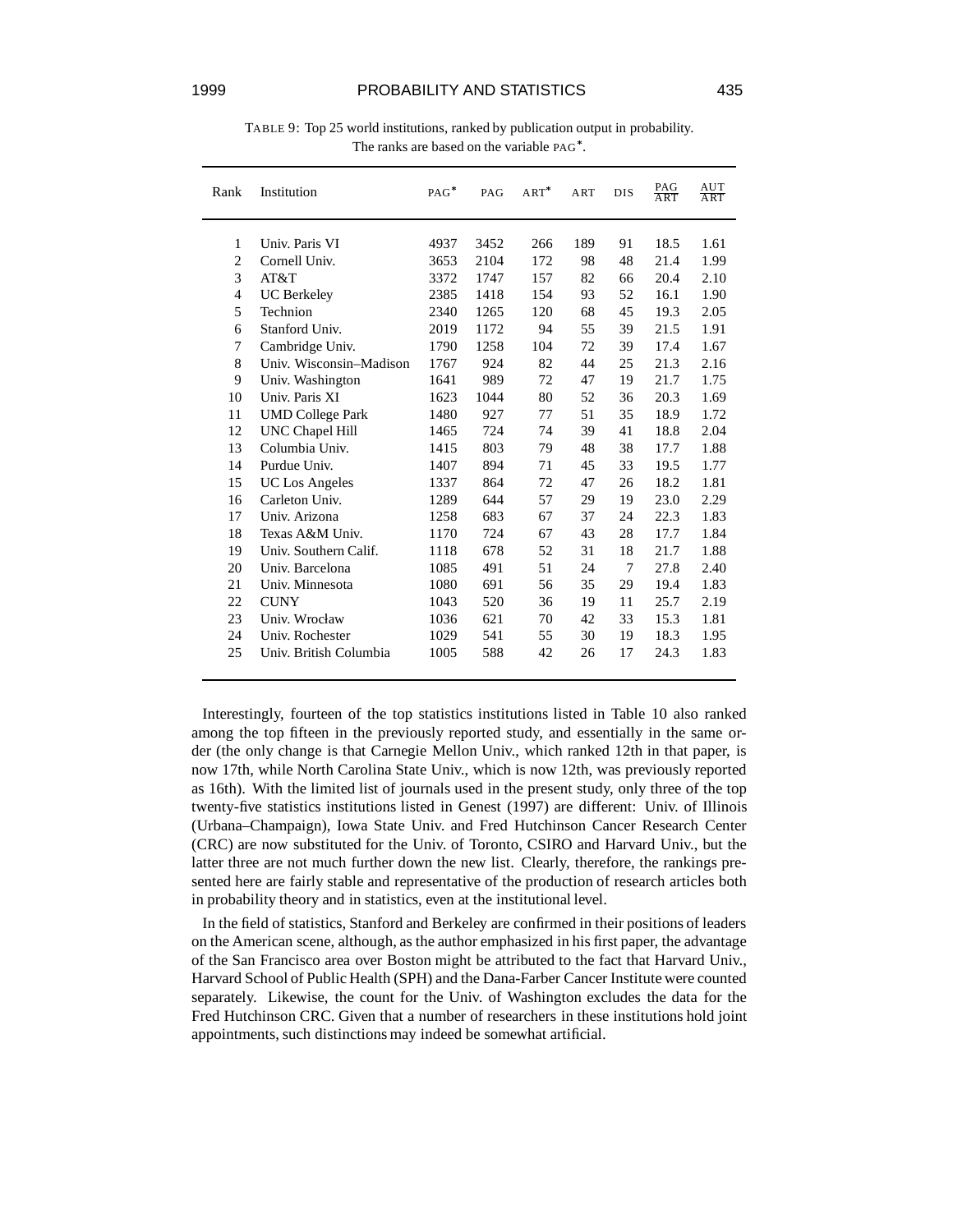| Rank           | Institution                 | $PAG^*$ | PAG  | $ART^*$ | ART | <b>DIS</b> | PAG<br>ART | AUT<br>ART |
|----------------|-----------------------------|---------|------|---------|-----|------------|------------|------------|
|                |                             |         |      |         |     |            |            |            |
| 1              | Stanford Univ.              | 3592    | 2149 | 189     | 109 | 53         | 19.9       | 1.90       |
| $\overline{c}$ | <b>UC</b> Berkeley          | 3308    | 1969 | 181     | 106 | 54         | 18.2       | 1.91       |
| 3              | Australian Nat. Univ.       | 3181    | 1751 | 207     | 115 | 46         | 15.3       | 2.02       |
| $\overline{4}$ | Harvard SPH                 | 2914    | 1288 | 198     | 89  | 59         | 14.6       | 2.36       |
| 5              | Univ. Wisconsin–Madison     | 2760    | 1457 | 186     | 99  | 69         | 14.7       | 2.09       |
| 6              | Univ. Washington            | 2455    | 1310 | 138     | 77  | 53         | 17.6       | 2.01       |
| 7              | AT&T                        | 2397    | 1263 | 125     | 72  | 64         | 17.8       | 1.92       |
| 8              | Univ. Chicago               | 2347    | 1532 | 139     | 92  | 44         | 17.0       | 1.71       |
| 9              | <b>UNC Chapel Hill</b>      | 2277    | 1274 | 143     | 80  | 43         | 15.8       | 2.05       |
| 10             | Cornell Univ.               | 2159    | 1096 | 133     | 69  | 40         | 16.6       | 2.10       |
| 11             | Univ. Waterloo              | 2019    | 1083 | 146     | 82  | 44         | 13.8       | 1.96       |
| 12             | North Carolina State Univ.  | 1961    | 932  | 118     | 58  | 40         | 16.3       | 2.33       |
| 13             | Purdue Univ.                | 1925    | 1071 | 117     | 69  | 46         | 16.2       | 1.94       |
| 14             | Pennsylvania State Univ.    | 1802    | 1025 | 128     | 74  | 38         | 14.0       | 1.98       |
| 15             | <b>UC</b> Los Angeles       | 1789    | 1010 | 110     | 64  | 40         | 16.0       | 2.08       |
| 16             | Texas A&M Univ.             | 1771    | 899  | 115     | 60  | 32         | 15.8       | 2.14       |
| 17             | Carnegie Mellon Univ.       | 1749    | 935  | 104     | 58  | 36         | 16.5       | 1.96       |
| 18             | Johns Hopkins Univ.         | 1734    | 954  | 125     | 69  | 41         | 13.8       | 2.03       |
| 19             | <b>UC</b> Davis             | 1677    | 960  | 113     | 65  | 29         | 14.7       | 1.90       |
| 20             | Univ. Michigan              | 1621    | 958  | 107     | 64  | 66         | 15.0       | 1.89       |
| 21             | Rutgers Univ.               | 1580    | 876  | 116     | 63  | 30         | 14.2       | 1.98       |
| 22             | Univ. Ill. Urbana-Champaign | 1529    | 927  | 97      | 60  | 27         | 15.8       | 1.87       |
| 23             | Univ. Pittsburgh            | 1458    | 699  | 103     | 49  | 47         | 13.9       | 2.30       |
| 24             | <b>Iowa State Univ.</b>     | 1436    | 790  | 89      | 49  | 26         | 16.2       | 2.01       |
| 25             | <b>Fred Hutchinson CRC</b>  | 1388    | 664  | 94      | 46  | 29         | 14.9       | 2.20       |

TABLE 10: Top 25 world institutions, ranked by publication output in statistics. The ranks are based on the variable PAG<sup>\*</sup>.

TABLE 11: Top five nonacademic institutions in the world, ranked by publication output in probability and statistics  $(\dagger)$ . The ranks are based on the variable PAG<sup>\*</sup>.

| Rank            | Institution             | $PAG^*$ | PAG  | $ART^*$ | ART | <b>DIS</b> | PAG<br>ART | AUT<br>ART |
|-----------------|-------------------------|---------|------|---------|-----|------------|------------|------------|
| 3               | AT&T                    | 3372    | 1747 | 157     | 82  | 66         | 20.4       | 2.10       |
| 26              | <b>INRIA</b> , France   | 970     | 511  | 51      | 26  | 18         | 18.8       | 2.27       |
| 29              | Hungarian Acad. Sci.    | 843     | 499  | 47      | 28  | 15         | 18.7       | 2.00       |
| 39              | IBM, U.S.               | 769     | 404  | 37      | 22  | 19         | 18.6       | 1.97       |
| 53              | Courant Inst.           | 633     | 496  | 31      | 25  | 14         | 19.8       | 1.47       |
|                 |                         |         |      |         |     |            |            |            |
| 7†              | AT&T                    | 2397    | 1263 | 125     | 72  | 64         | 17.8       | 1.92       |
| $25+$           | Fred Hutchinson CRC     | 1388    | 664  | 94      | 46  | 29         | 14.9       | 2.20       |
| 34 <sub>†</sub> | Nat. Cancer Inst., U.S. | 1133    | 547  | 91      | 47  | 34         | 12.2       | 2.21       |
| $40+$           | Indian Statist. Inst.   | 988     | 537  | 94      | 51  | 45         | 10.6       | 2.00       |
| 41 †            | CSIRO, Australia        | 948     | 522  | 78      | 43  | 43         | 12.2       | 1.95       |
|                 |                         |         |      |         |     |            |            |            |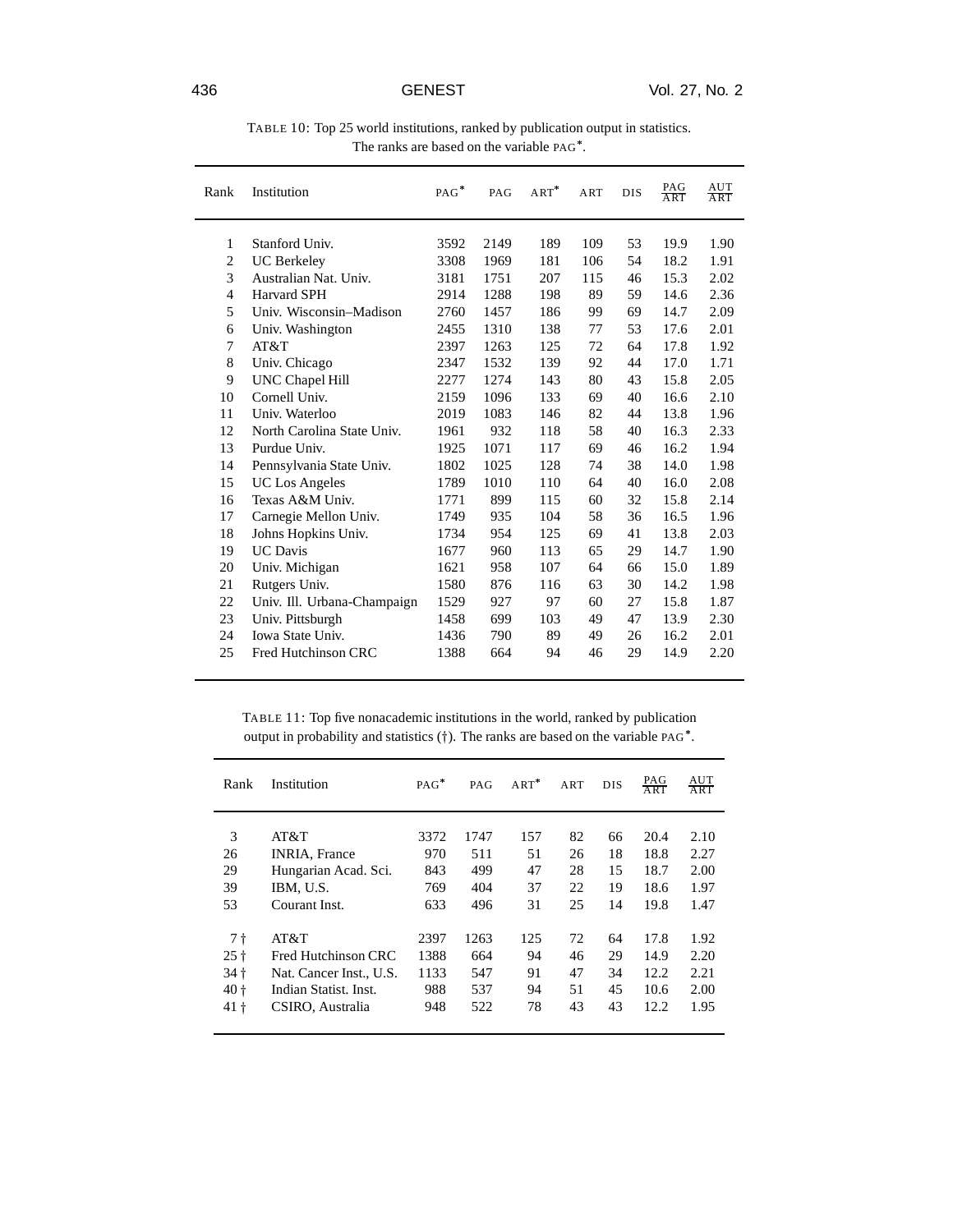The problem of correctly identifying institutions and their extensions is real and perhaps most pervasive in France, where universities often have two different names. For example, Univ. de Paris VI is also known as Univ. Pierre-et-Marie-Curie, and the database was searched (with the help of experts) to make sure that these discrepancies and hundreds of similar ones were corrected, not only for France but for most American, European and Asian countries. Crediting institutions for work done by their employees can also be challenging, because people occasionally list several affiliations or identify themselves as belonging to a multicentre institute without listing the branch. To simplify matters, only the first address was recorded when an author gave multiple institutions, and in the rare instances where no affiliation was provided, the missing values were imputed whenever possible. Finally, distinct authors had to be counted when the identity of an institution's employee changed in a nontransparent way (as when a woman who had published before getting married suddenly adopted her husband's family name without hyphenating it to her maiden name).

As was the case with countries, it is plain that the rankings displayed in Tables 9 and 10 favour large institutions in which the pool of researchers in probability or statistics is important. This is illustrated by the DIS column of those tables, where the number of distinct authors is given for each establishment. It should be emphasized that this figure includes people who were on the faculty in mathematics, statistics, biostatistics or other departments, but also staff, graduate students and sometimes even visitors who may have listed that institution as their professional affiliation. In order to identify highly productive establishments independently of their size, a ranking was thus extracted from the ratio PAG<sup>\*</sup>/DIS. As illustrated by Table 12, this scheme tends to put forward very small research groups (typically teams of one or two people) that can understandably be more productive on average than larger institutions. This is the same phenomenon that put Iceland and Argentina respectively on top of the productivity rankings for probability and statistics, in Tables 7 and 8; only it is much more pervasive at the institutional level.

| Rank            | Institution           | PAG*<br>DIS. | PAG<br><b>DIS</b> | ART*<br>DIS- | ART<br>DIS | DIS            | PAG<br>ART | AUT<br>ART |
|-----------------|-----------------------|--------------|-------------------|--------------|------------|----------------|------------|------------|
|                 |                       |              |                   |              |            |                |            |            |
| 1               | Univ. Delaware        | 230          | 111               | 9.7          | 4.8        | 3              | 23.8       | 2.34       |
| 2               | Univ. Barcelona       | 155          | 70                | 7.3          | 3.4        | 7              | 27.8       | 2.40       |
| 3               | Univ. Szeged          | 132          | 45                | 5.3          | 2.1        | 3              | 21.9       | 2.79       |
| $\overline{4}$  | Univ. Syracuse        | 124          | 66                | 5.6          | 2.8        | 7              | 21.5       | 2.17       |
| 5               | Sci. Univ. Tokyo      | 111          | 76                | 6.7          | 4.6        | 3              | 16.7       | 1.63       |
| $\ddagger$<br>1 | <b>IUT</b> Limoges    | 152          | 99                | 8.0          | 4.8        | 1              | 19.0       | 1.88       |
| $2+$            | Univ. Buenos Aires    | 117          | 57                | 7.3          | 3.7        | 3              | 16.1       | 2.06       |
| ÷<br>3          | Univ. Essen           | 109          | 96                | 5.0          | 3.9        | $\overline{c}$ | 21.8       | 1.50       |
| t<br>4          | Fed. Univ. Pernambuco | 102          | 48                | 7.0          | 3.5        | 1              | 14.6       | 2.29       |
| t<br>5          | Univ. Aarhus          | 85           | 55                | 5.1          | 3.4        | 8              | 16.6       | 1.69       |
|                 |                       |              |                   |              |            |                |            |            |

TABLE 12: The 5 most productive world institutions in probability and statistics (†) research, irrespective of size. The ranks are based on the variable PAG<sup>\*</sup>/DIS.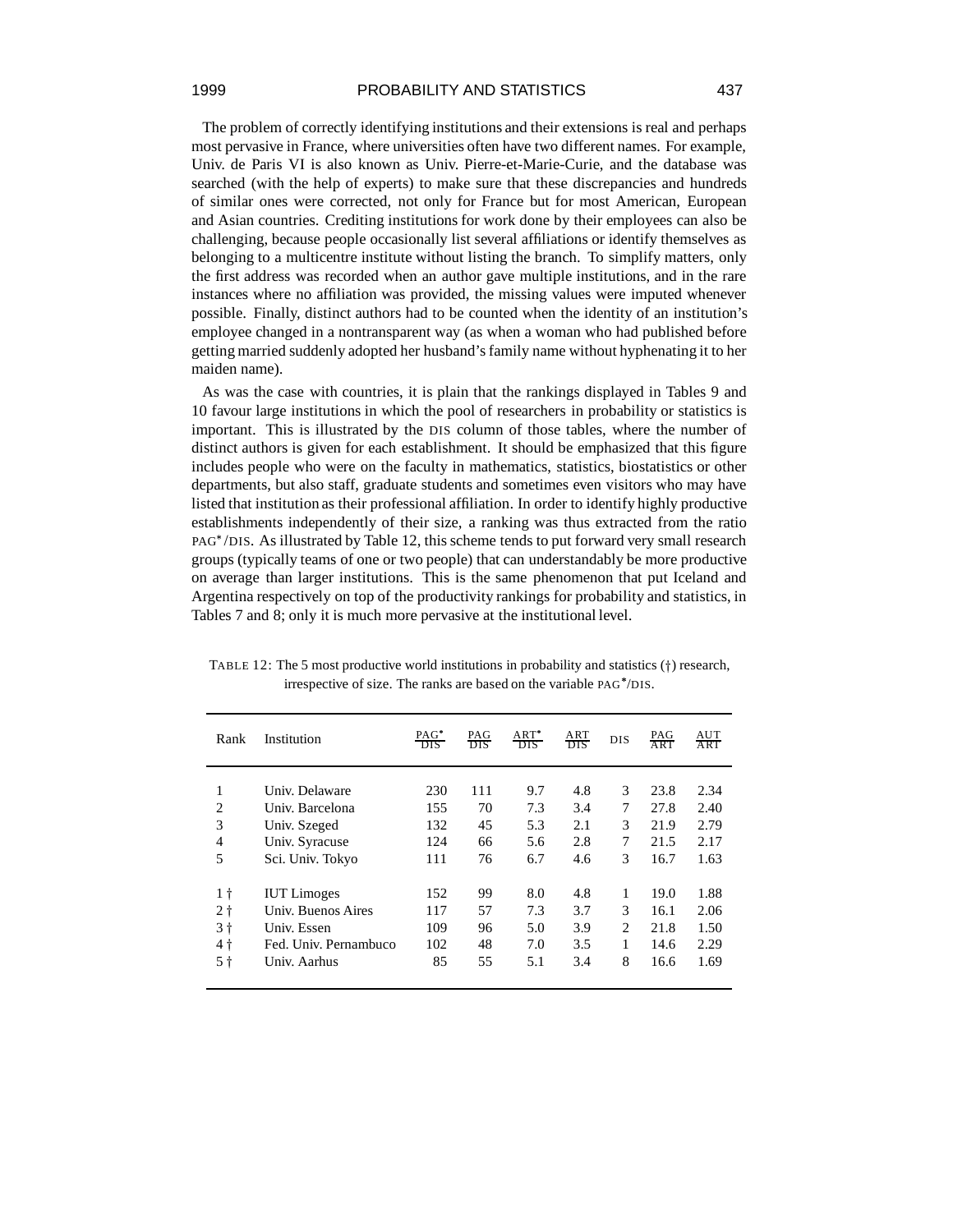| Rank           | Institution               | $rac{PAG^*}{DIS}$ | $rac{\text{PAG}}{\text{DIS}}$ | $\frac{ART^*}{DIS}$ | $\frac{\text{ART}}{\text{DIS}}$ | <b>DIS</b> | $\frac{\text{PAG}}{\text{ART}}$ | $\frac{\text{AUT}}{\text{ART}}$ |
|----------------|---------------------------|-------------------|-------------------------------|---------------------|---------------------------------|------------|---------------------------------|---------------------------------|
| 2              | Univ. Barcelona           | 155               | 70                            | 7.3                 | 3.4                             | 7          | 27.8                            | 2.40                            |
| $\overline{4}$ | Univ. Syracuse            | 124               | 66                            | 5.6                 | 2.9                             | 7          | 21.5                            | 2.17                            |
| 6              | Univ. Provence            | 108               | 62                            | 5.0                 | 2.9                             | 6          | 21.5                            | 1.93                            |
| 11             | <b>CUNY</b>               | 95                | 47                            | 3.3                 | 1.7                             | 11         | 25.7                            | 2.19                            |
| 12             | Univ. libre Bruxelles     | 93                | 61                            | 5.2                 | 3.1                             | 5          | 18.2                            | 1.80                            |
|                |                           |                   |                               |                     |                                 |            |                                 |                                 |
| 15             | Univ. Washington          | 86                | 52                            | 3.8                 | 2.5                             | 19         | 21.7                            | 1.75                            |
| 23             | Cornell Univ.             | 76                | 44                            | 3.6                 | 2.0                             | 48         | 21.4                            | 1.99                            |
| 24             | Univ. Illinois Chicago    | 76                | 39                            | 3.8                 | 2.0                             | 6          | 19.1                            | 2.42                            |
| 25             | Univ. Utah                | 75                | 53                            | 4.2                 | 3.0                             | 10         | 18.2                            | 1.58                            |
| 26             | Auburn Univ.              | 74                | 56                            | 3.7                 | 2.6                             | 9          | 20.6                            | 1.61                            |
|                |                           |                   |                               |                     |                                 |            |                                 |                                 |
| 28             | Univ. Uppsala             | 73                | 47                            | 3.6                 | 2.4                             | 7          | 19.7                            | 1.68                            |
| 31             | Colorado State Univ.      | 71                | 37                            | 3.1                 | 1.6                             | 11         | 23.3                            | 2.10                            |
| 32             | Univ. Wisconsin-Madison   | 71                | 37                            | 3.3                 | 1.7                             | 25         | 21.3                            | 2.16                            |
| 33             | Univ. Western Australia   | 70                | 46                            | 3.7                 | 2.5                             | 9          | 19.3                            | 1.68                            |
| 35             | Carleton Univ.            | 68                | 34                            | 3.0                 | 1.5                             | 19         | 23.0                            | 2.29                            |
|                |                           |                   |                               |                     |                                 |            |                                 |                                 |
| 38             | Univ. Strathclyde         | 67                | 43                            | 3.8                 | 2.5                             | 5          | 17.3                            | 1.71                            |
| 40             | Tufts Univ.               | 66                | 33                            | 2.5                 | 1.4                             | 6          | 26.4                            | 2.13                            |
| 42             | Univ. Nottingham          | 65                | 40                            | 3.5                 | 2.2                             | 8          | 17.8                            | 1.79                            |
| 44             | Indiana Univ.             | 65                | 43                            | 3.6                 | 2.5                             | 12         | 18.2                            | 1.63                            |
| 45             | Univ. Zürich              | 64                | 43                            | 3.1                 | 2.0                             | 11         | 20.5                            | 1.79                            |
|                |                           |                   |                               |                     |                                 |            |                                 |                                 |
| 47             | NEC Research, U.S.        | 63                | 32                            | 3.0                 | 1.5                             | 5          | 20.0                            | 2.10                            |
| 49             | Univ. Southern California | 62                | 38                            | 2.9                 | 1.7                             | 18         | 21.7                            | 1.88                            |
| 51             | Univ. Tennessee           | 61                | 40                            | 3.6                 | 2.3                             | 5          | 16.6                            | 1.73                            |
| 52             | Weierstrass Inst.         | 60                | 34                            | 2.3                 | 1.4                             | 6          | 25.8                            | 2.00                            |
| 53             | Nagoya Univ.              | 60                | 48                            | 2.2                 | 1.6                             | 6          | 28.3                            | 1.58                            |
|                |                           |                   |                               |                     |                                 |            |                                 |                                 |

TABLE 13: Top 25 most productive world institutions in probability, conditional on DIS  $\geq 5$ . The ranks are based on the variable PAG<sup>\*</sup>/DIS.

In an attempt to identify fertile research environments, as opposed to prolific isolated individuals, the ranking derived from the variable PAG\*/DIS was thus limited to the twentyfive institutions with at least five contributors to the eighteen journals listed over the study period. In Genest (1997), this cutoff point had been fixed at nine, but was criticized by some as too high.

The most productive institutions meeting the new criterion are listed in Tables 13 and 14, in which only three universities (Cornell Univ., U.S.; Carleton Univ., Canada; Univ. libre de Bruxelles, Belgium) are identified as having highly productive groups in both disciplines. Once again, it is interesting to note the strong association between the statistics results presented in Table 14 and those laid out in Table 9 of Genest (1997). Comparing the two tables, one can see that nineteen of the names are the same, in roughly the same order.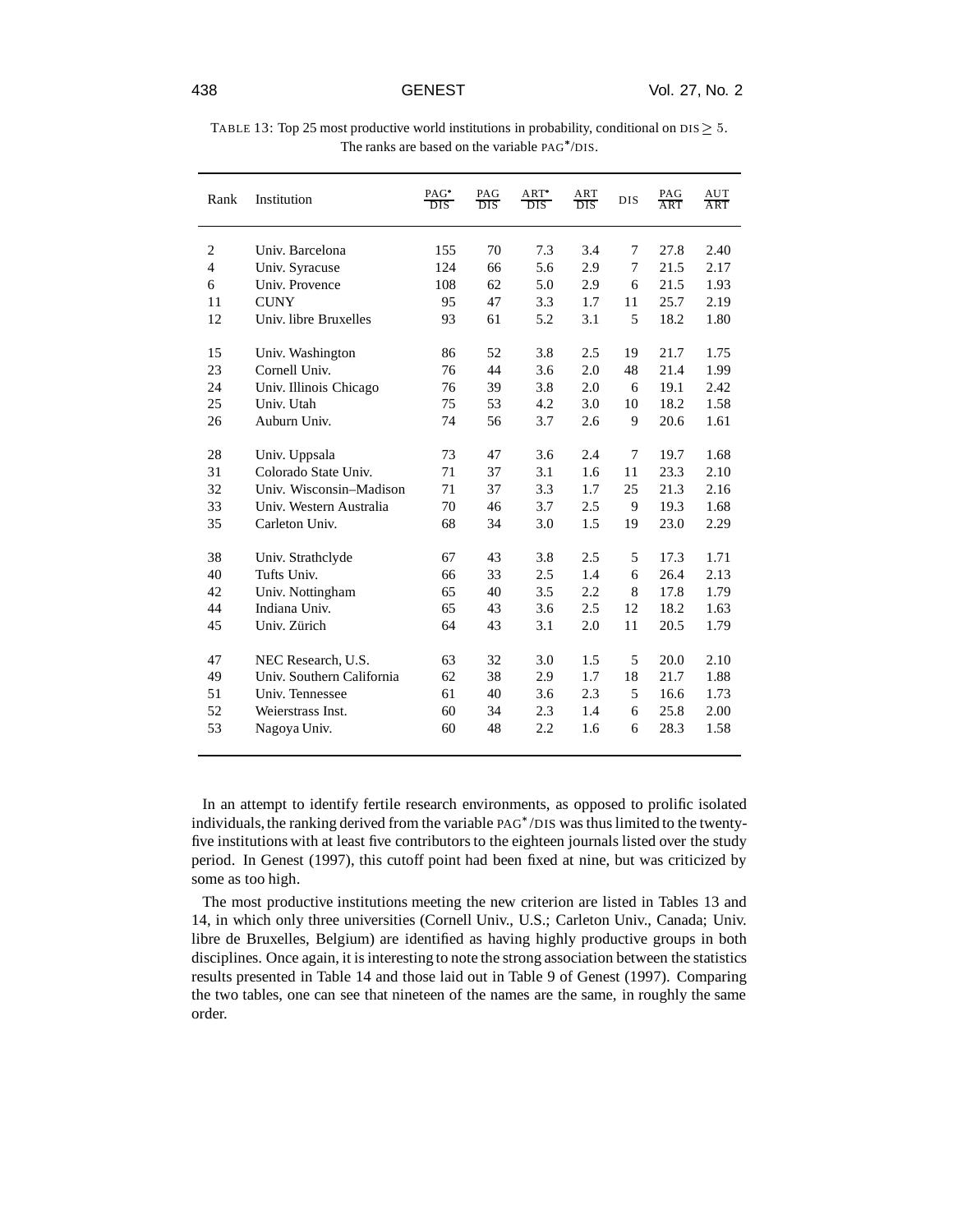| Rank | Institution                 | $PAG^*$<br>DIS | $rac{\text{PAG}}{\text{DIS}}$ | $\frac{\text{ART*}}{\text{DIS}}$ | ART<br>DIS | DIS            | PAG<br>ART | AUT<br>ART |
|------|-----------------------------|----------------|-------------------------------|----------------------------------|------------|----------------|------------|------------|
| 5    | Univ. Aarhus                | 85             | 55                            | 5.1                              | 3.4        | 8              | 16.6       | 1.69       |
| 11   | Univ. Ottawa                | 74             | 40                            | 4.0                              | 2.2        | 5              | 24.4       | 2.00       |
| 12   | Univ. Minnesota-St. Paul    | 72             | 46                            | 4.8                              | 2.9        | 12             | 15.4       | 1.81       |
| 14   | Australian Nat. Univ.       | 69             | 38                            | 4.5                              | 2.5        | 46             | 15.3       | 2.02       |
| 16   | Stanford Univ.              | 68             | 41                            | 3.6                              | 2.1        | 53             | 19.9       | 1.90       |
| 18   | Univ. libre Bruxelles       | 66             | 29                            | 3.2                              | 1.3        | 6              | 23.6       | 2.33       |
| 20   | Northwestern Univ.          | 64             | 43                            | 3.6                              | 2.5        | 10             | 17.7       | 1.74       |
| 21   | Univ. Surrey                | 63             | 45                            | 4.1                              | 3.1        | $\overline{7}$ | 15.7       | 1.58       |
| 22   | Univ. Bath                  | 62             | 32                            | 2.8                              | 1.6        | 11             | 20.1       | 1.96       |
| 24   | <b>UC</b> Berkeley          | 61             | 36                            | 3.4                              | 2.0        | 54             | 18.2       | 1.91       |
| 27   | Univ. cath. Louvain         | 59             | 33                            | 2.8                              | 1.4        | 6              | 21.4       | 2.25       |
| 30   | <b>UC</b> Davis             | 58             | 33                            | 3.9                              | 2.2        | 29             | 14.7       | 1.90       |
| 33   | Oak Ridge Nat. Lab.         | 57             | 33                            | 3.4                              | 2.0        | 8              | 16.7       | 2.00       |
| 36   | Univ. Ill. Urbana-Champaign | 57             | 34                            | 3.6                              | 2.2        | 27             | 15.8       | 1.87       |
| 38   | Carleton Univ.              | 56             | 29                            | 4.2                              | 2.1        | 12             | 13.9       | 2.10       |
| 40   | Texas A&M Univ.             | 55             | 28                            | 3.6                              | 1.9        | 32             | 15.8       | 2.14       |
| 41   | Iowa State Univ.            | 55             | 30                            | 3.4                              | 1.9        | 26             | 16.2       | 2.01       |
| 42   | Univ. Delaware              | 55             | 28                            | 3.4                              | 1.8        | $\tau$         | 15.8       | 2.10       |
| 43   | Cornell Univ.               | 54             | 27                            | 3.3                              | 1.7        | 40             | 16.6       | 2.10       |
| 44   | Univ. Chicago               | 53             | 35                            | 3.2                              | 2.1        | 44             | 17.0       | 1.71       |
| 47   | UNC Chapel Hill             | 53             | 30                            | 3.3                              | 1.9        | 43             | 15.8       | 2.05       |
| 48   | <b>UMD Baltimore County</b> | 53             | 30                            | 4.0                              | 2.3        | 13             | 13.2       | 1.83       |
| 49   | Rutgers Univ.               | 53             | 29                            | 3.9                              | 2.1        | 30             | 14.2       | 1.98       |
| 53   | Wash. State Univ. Pullman   | 51             | 35                            | 3.6                              | 2.6        | 8              | 13.9       | 1.62       |
| 54   | Hebrew Univ.                | 50             | 30                            | 3.6                              | 2.2        | 23             | 14.5       | 1.88       |

TABLE 14: Top 25 most productive world institutions in statistics, conditional on DIS  $\geq 5$ . The ranks are based on the variable PAG<sup>\*</sup>/DIS.

In statistics, the list is once again dominated by American universities, which take up seven of the fifteen top positions and sixteen of the top twenty-five, though only two of the top five. Belgium (Univ. libre de Bruxelles, 6th; Univ. catholique de Louvain, 11th), Canada (Univ. of Ottawa, 2nd; Carleton Univ., 15th) and the United Kingdom (Univ. of Surrey, 8th; Univ. of Bath, 9th) each have two representatives. Denmark (Univ. of Aarhus, 1st), Australia (Australian National Univ., 4th) and Israel (Hebrew Univ., 25th) each hold one position. It is also interesting to note that eleven of the twenty-five most prolific establishments in terms of sheer volume of statistical research manage to find their way in this new list. They are the Australian National Univ. and ten American statistics schools: Stanford, Berkeley, Chicago, North Carolina (Chapel Hill), Cornell, Texas A&M, the Univ. of California at Davis, Rutgers, Illinois (Urbana-Champaign) and Iowa State. The reason why these places are so well known is clear: each of them has a large and extremely productive statistics group.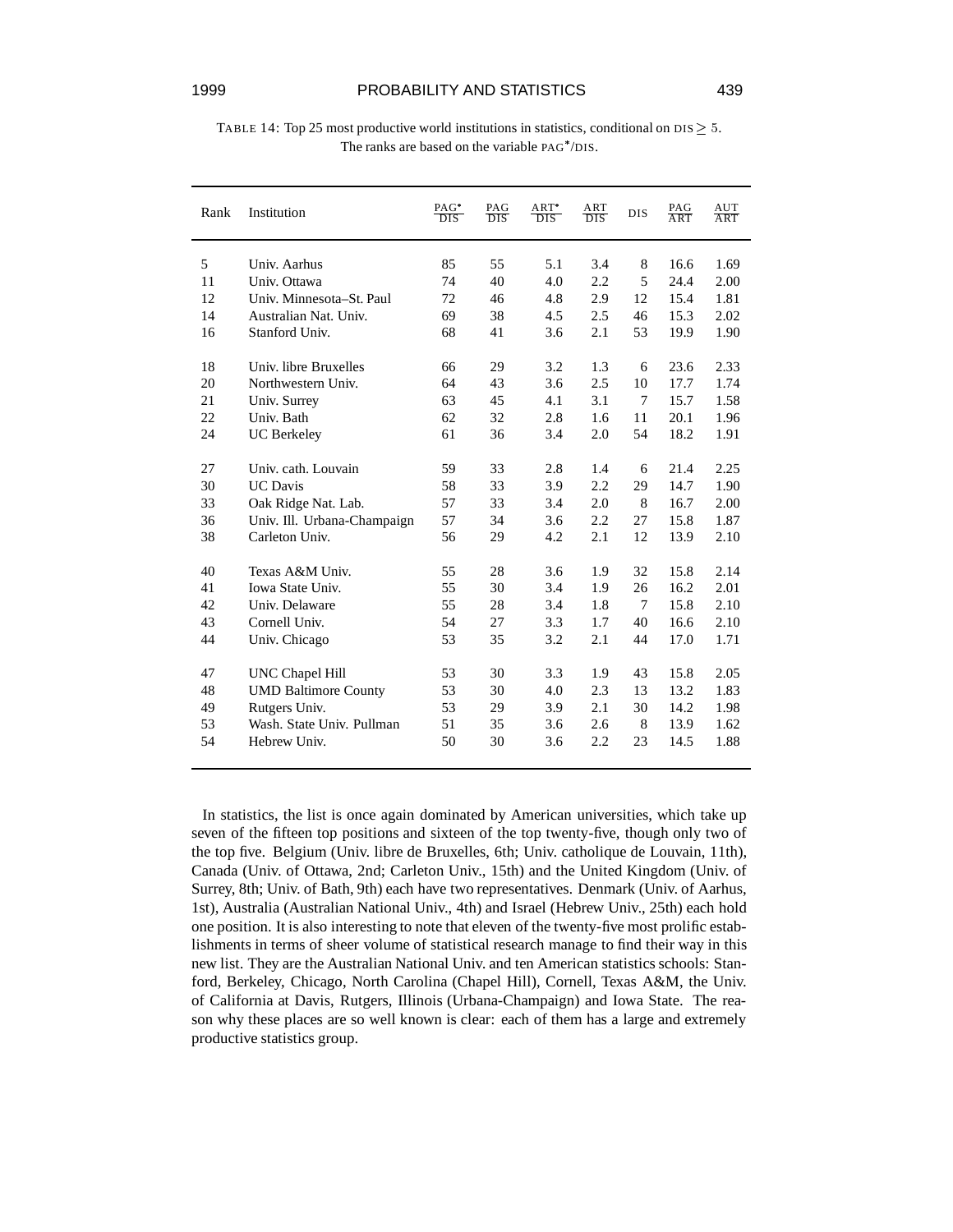The American domination is somewhat smaller in probability theory. Here, U.S. schools hold fourteen of the first twenty-five positions, and two of the top five. The United Kingdom (Univ. Strathclyde, 16th; Univ. Nottingham, 18th) holds two positions. Every other country has one representative: Spain (Univ. Barcelona, 1st), France (Univ. Provence, 3rd), Belgium (Univ. libre de Bruxelles, 5th), Sweden (Uppsala Univ., 11th), Australia (Univ. Western Australia, 14th), Canada (Carleton Univ., 15th), Switzerland (Univ. von Zürich, 20th), Germany (Weierstrass Institute, 24th) and Japan (Nagoya Univ., 25th). This time, seven large establishments identified in Table 9 as highly productive also make it in Table 13; five of them are American (Cornell Univ., Univ. Wisconsin–Madison, Univ. Washington, Univ. Southern California and CUNY), one is Spanish (Univ. Barcelona) and the other is Canadian (Carleton Univ.).

# 6. RANKINGS BASED ON INDIVIDUAL PERFORMANCE

Research is ultimately the work of individuals. It would thus be tempting to complete the present study with lists identifying nominally the most prolific authors in the fields of probability and statistics. The database that was constructed for this project allows for it, and the paper by Phillips *et al.* (1988), which apparently introduced this practice in the statistical sciences, even provides cogent reasons in favour of releasing this (already public) information. The "Econometricians' Hall of Fame" of Baltagi (1998) exemplifies this habit in another discipline.

In his previous paper, the author refrained from publishing extensive lists of names, as he was of the opinion that the benefits were outweighed by the risks of abuse, injustice to individuals and damage to the profession that could accrue if nominal rankings were released, based on partial information that does not reflect the fullrange of research activity that is expected of individualsin the statistical sciences. Similar arguments could be made for nations and institutions, of course, but there is enough evidence in this paper and in its predecessor to support the claim that at these aggregate levels, where individualdifferences average out and the potential for harm is much smaller, the present database is sufficiently broad to give a truthful representation of the relative level of national and institutional activity in theoretically oriented research in probability and statistics.

While he continues to hold the same views, reactions to the publication of his first report drew the author's attention to the fact that some information on individual performance would still be worth publishing, if only for gauging purposes. In addition, Genest (1997) may have treated the most prolific statisticians and their institutions somewhat unfairly, in that some information pertaining to national and institutional rankings inadvertently identified isolated individuals anyway. The same criticism is valid here, since Iceland basically stands for a single individual in Table 7, and two of the most productive world "institutions" in statistics listed in Table 12 are in fact singletons.

To alleviate this problem, Table 15 gives detailed, but anonymous information about the level of productivity of the fifteen most prolific researchers in probability and in statistics, as measured by their publication record between 1986 and 1995 in the eighteen journals surveyed. Each individual is identified by his most representative institution, which may not be his current affiliation (the list comprises men only). A single researcher (from Australian National Univ.) appears on both lists. His combined productivity in probability and statistics is so phenomenal that in the latter field alone, he accounts for 20% of his country's PAG\* quota and would rank, by himself, just ahead of Belgium in the national ranking. By comparison, of course, everybody else is ordinary, but the table shows that to be listed among the top fifteen, people had to put their name on an average of 2.2 papers a year, each year, in one or more of the nine journals used for the study.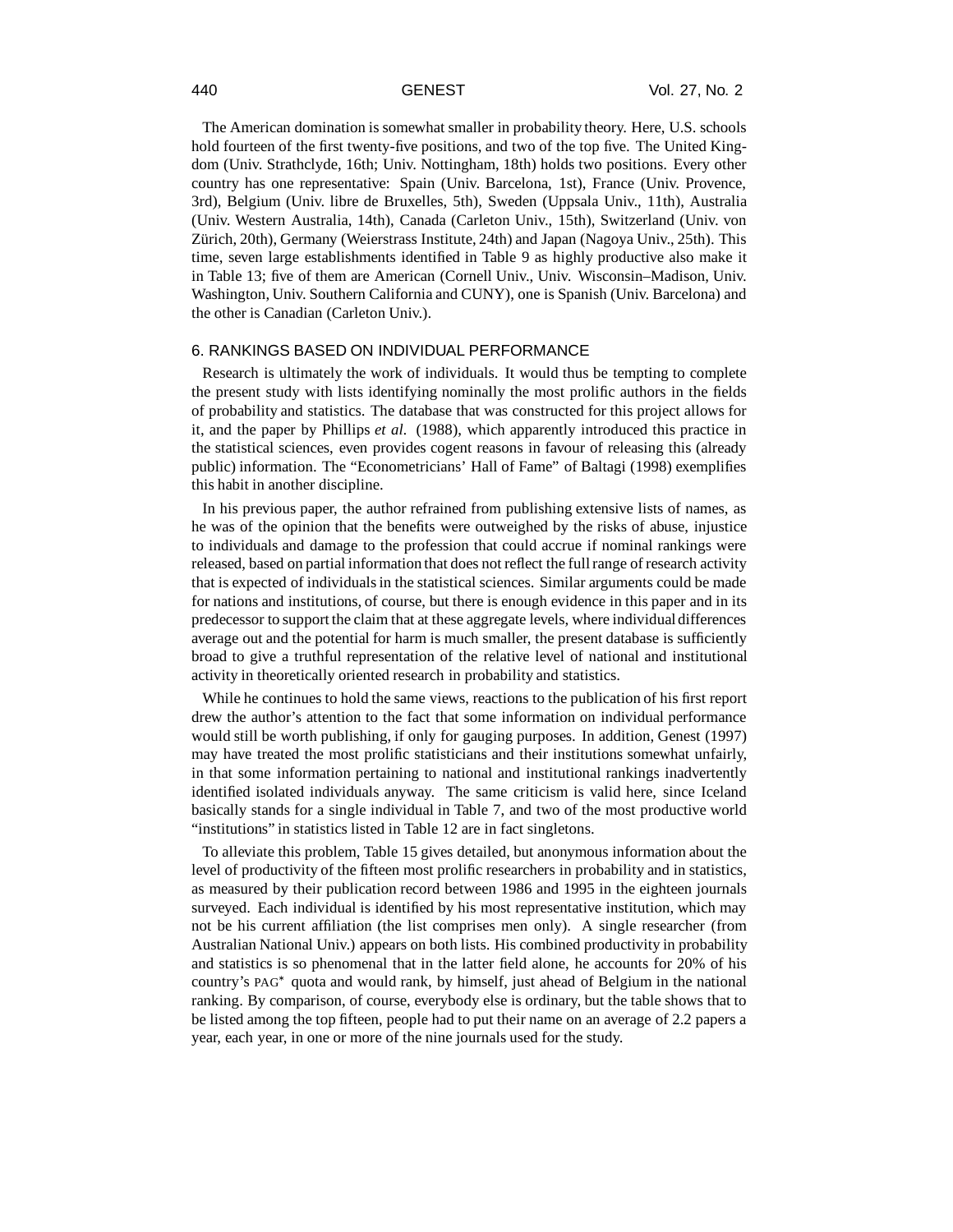| Rank            | Author's affiliation        | $PAG^*$ | PAG | $ART^*$ | ART         | PAG<br>ART | AUT<br>ART |
|-----------------|-----------------------------|---------|-----|---------|-------------|------------|------------|
| 1               | Cornell Univ.               | 764     | 395 | 31      | 15          | 24.7       | 2.19       |
| $\overline{c}$  | Univ. Barcelona             | 724     | 329 | 37      | 17          | 19.6       | 2.27       |
| 3               | Univ. Paris-VI              | 709     | 551 | 36      | 29          | 19.7       | 1.53       |
| $\overline{4}$  | Univ. Delaware              | 632     | 285 | 28      | 14          | 22.6       | 2.29       |
| 5               | Cornell Univ.               | 606     | 404 | 21      | 13          | 28.9       | 2.05       |
| 6               | Univ. Göttingen             | 576     | 340 | 18      | 10          | 32.0       | 2.00       |
| 7               | AT&T                        | 571     | 269 | 22      | 11          | 26.0       | 2.14       |
| 8               | Univ. Paris-VI              | 563     | 307 | 25      | 14          | 22.5       | 2.08       |
| 9               | Australian Nat. Univ.       | 506     | 387 | 29      | 21          | 17.4       | 1.62       |
| 10              | Cornell Univ.               | 488     | 221 | 28      | 13          | 17.4       | 2.36       |
| 11              | Carleton Univ.              | 487     | 183 | 23      | 9           | 21.2       | 2.74       |
| 12              | Cornell Univ.               | 477     | 243 | 24      | 12          | 19.9       | 2.29       |
| 13              | <b>UC</b> Berkeley          | 475     | 253 | 34      | 18          | 14.0       | 2.00       |
| 14              | Univ. Paris-VI              | 469     | 336 | 18      | 13          | 26.1       | 1.67       |
| 15              | Univ. British Columbia      | 438     | 250 | 12      | 7           | 36.5       | 2.00       |
| $1\dagger$      | Australian Nat. Univ.       | 1674    | 995 | 109     | 64          | 15.4       | 2.00       |
| 2 <sub>1</sub>  | Texas A&M Univ.             | 650     | 269 | 38      | 16          | 17.1       | 2.53       |
| 3 <sub>1</sub>  | Univ. Ill. Urbana-Champaign | 493     | 284 | 27      | 15          | 18.3       | 2.07       |
| 4†              | Univ. Waterloo              | 490     | 265 | 28      | 15          | 17.5       | 2.04       |
| 5 <sup>†</sup>  | <b>UC</b> Berkeley          | 469     | 255 | 14      | 8           | 33.5       | 2.07       |
| 6†              | Indiana Univ.               | 460     | 210 | 23      | 10          | 20.0       | 2.30       |
| 7†              | Cornell Univ.               | 459     | 191 | 22      | 9           | 20.9       | 2.50       |
| 8 <sup>†</sup>  | <b>UNC Chapel Hill</b>      | 413     | 194 | 27      | 13          | 15.3       | 2.33       |
| 9†              | Stanford Univ.              | 391     | 197 | 12      | 6           | 32.6       | 2.08       |
| 10 <sub>1</sub> | Purdue Univ.                | 380     | 199 | 20      | 10          | 19.0       | 2.00       |
| 11 <sup>†</sup> | <b>UC</b> Davis             | 370     | 215 | 23      | 13          | 16.1       | 2.00       |
| 12 <sub>1</sub> | Imperial College London     | 349     | 143 | 19      | $\,$ 8 $\,$ | 18.3       | 2.63       |
| 13 <sup>†</sup> | Univ. Minnesota-St. Paul    | 344     | 203 | 24      | 13          | 14.3       | 1.96       |
| 14†             | Stanford Univ.              | 340     | 220 | 13      | 8           | 26.1       | 1.77       |
| 15 <sup>†</sup> | Carnegie Mellon Univ.       | 337     | 150 | 20      | 9           | 16.8       | 2.40       |

TABLE 15: Affiliation and output level of the 15 most prolific researchers in probability and statistics (†). The ranks are based on the variable PAG<sup>\*</sup>.

It may be observed, as before, that probabilists are generally more productive than statisticians of similar rank, and that their papers tend to be longer. It can also be noted that while the most prolific authors often publish papers that are significantly longer than the average for their discipline, the secret of their high productivity seems not to lie, at least in most cases, in particularly intensive collaborative efforts. While the differences observed in the variables PAG/ART and AUT/ART are most certainly reflections of personal style, they are probably driven in part by the nature of the work and various other incentives or disincentives to join in collaborative efforts in the researcher's environment.

 $\overline{a}$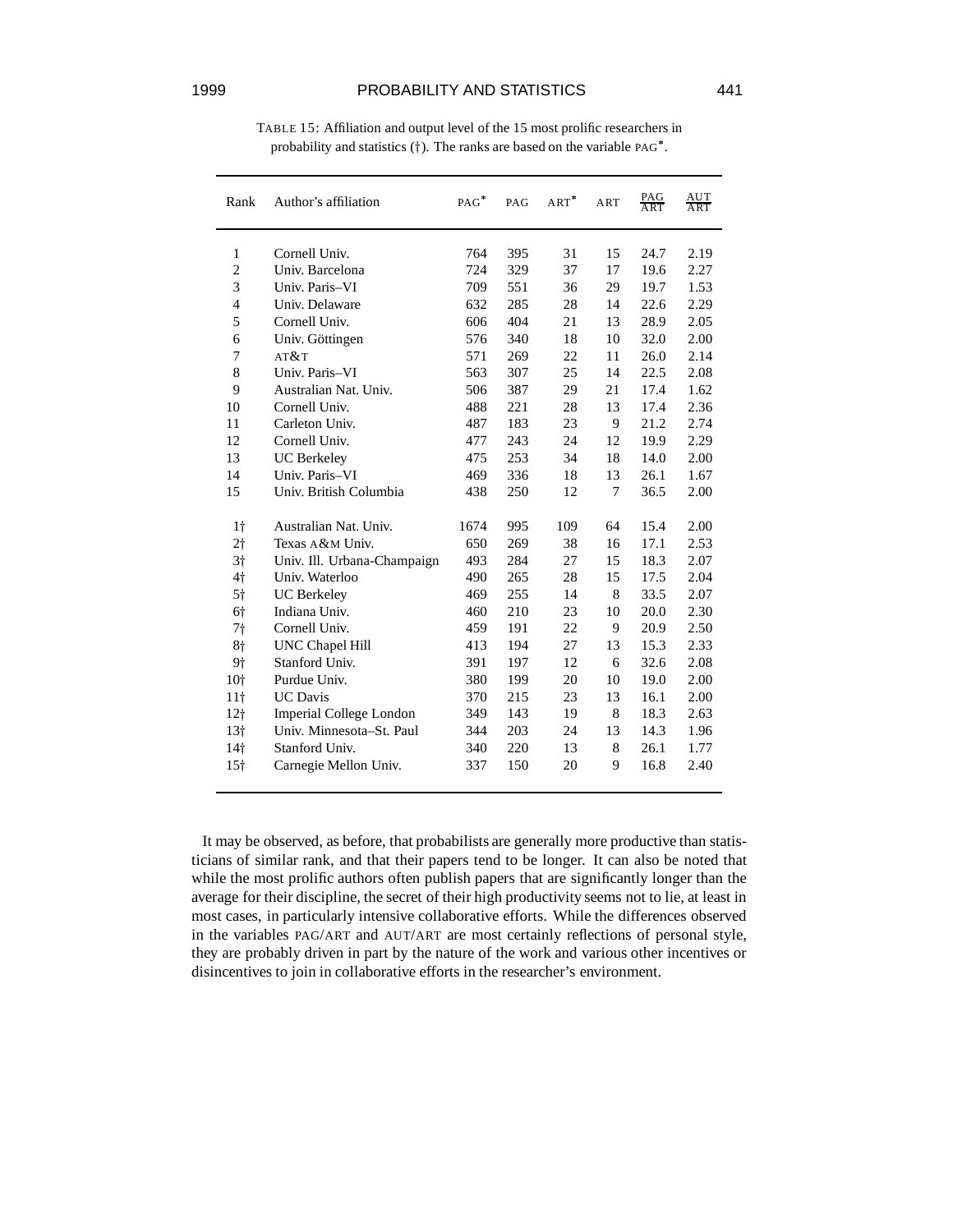| I              | П              | Ш  | Province           | $\mathsf{PAG}^*$ | PAG            | $ART^*$  | ART            | <b>DIS</b>     | PAG<br>ART | AUT<br>ART |
|----------------|----------------|----|--------------------|------------------|----------------|----------|----------------|----------------|------------|------------|
| 1              | $\overline{2}$ | 2  | Ontario            | 3036             | 1622           | 163      | 90             | 84             | 18.8       | 2.09       |
| $\overline{2}$ | 3              | 3  | Québec             | 1180             | 703            | 77       | 47             | 42             | 16.2       | 1.79       |
| 3              | 1              | 1  | Brit. Columbia     | 1085             | 635            | 47       | 29             | 22             | 23.4       | 1.82       |
| $\overline{4}$ | $\overline{4}$ | 5  | Alberta            | 387              | 235            | 30       | 18             | 18             | 12.9       | 1.78       |
| 5              | 5              | 4  | Manitoba           | 109              | 55             | 6        | 3              | 5              | 17.5       | 2.00       |
| 6              | 6              | 6  | Nova Scotia        | 82               | 36             | 5        | 2              | 5              | 16.5       | 2.50       |
| 7              | 7              | 7  | Saskatchewan       | 67               | 46             | 6        | $\overline{4}$ | 5              | 11.9       | 1.60       |
| 8              | 8              | 9  | New Brunswick      | 14               | 7              | 4        | $\overline{c}$ | $\overline{2}$ | 3.1        | 2.00       |
| 9              | 9              | 8  | Newfoundland       | 9                | 5              | 1        | $\Omega$       | 1              | 9.5        | 2.00       |
| 10             | 10             | 10 | Prince Edward Isl. | $\Omega$         | $\Omega$       | $\theta$ | $\Omega$       | $\overline{0}$ |            |            |
|                |                |    |                    |                  |                |          |                |                |            |            |
| 1              | 1              | 3  | Ontario            | 7492             | 4060           | 545      | 300            | 224            | 13.8       | 1.94       |
| $\overline{2}$ | 5              | 5  | Québec             | 2035             | 1097           | 147      | 85             | 78             | 13.6       | 1.89       |
| 3              | $\overline{4}$ | 2  | Brit. Columbia     | 1132             | 689            | 84       | 52             | 33             | 13.8       | 1.80       |
| $\overline{4}$ | 6              | 6  | Alberta            | 746              | 454            | 58       | 36             | 30             | 13.1       | 1.76       |
| 5              | 3              | 7  | Nova Scotia        | 321              | 170            | 23       | 14             | 13             | 13.4       | 1.83       |
| 6              | 7              | 8  | Manitoba           | 288              | 146            | 22       | 12             | 14             | 12.3       | 1.94       |
| 7              | $\overline{2}$ | 4  | Newfoundland       | 245              | 147            | 20       | 12             | 9              | 12.4       | 1.89       |
| 8              | 8              | 1  | New Brunswick      | 117              | 53             | 7        | 3              | 3              | 16.7       | 2.29       |
| 9              | 10             | 9  | Saskatchewan       | 17               | 13             | 2        | 2              | 1              | 8.5        | 1.50       |
| 10             | 9              | 10 | Prince Edward Isl. | 14               | $\overline{7}$ | 1        | 1              | 1              | 13.7       | 2.00       |
|                |                |    |                    |                  |                |          |                |                |            |            |

TABLE 16: Canadian provinces, ranked by production in probability (top panel) and statistics (bottom panel), as measured by  $PAG^*$  (rank I),  $PAG^*/POP$  (rank II) and  $PAG^*/DIS$  (rank III).

Finally, Table 15 also makes it quite clear that at the individual level, the variable PAG<sup>\*</sup> is a continuum which, discretized into a ranking, emphasizes unnecessarily what appear to be fairly insignificant differences in people's productivity over a ten-year period. Even on the basis of a much larger data set, differences between the level of productivity of researchers of similar ability would likely continue to be quite small and unworthy of attention.

# 7. CANADIAN RANKINGS

This brief section describes the relative performance of Canada's ten provinces in terms of their published contributionsto research in probability and statistics. The information is conveniently summarized in Table 16, where three different rankings are provided, based on the variables  $PAG^*$ ,  $PAG^* / POP$  and  $PAG^* / DIS$ , respectively. These are the provincial analogues of Tables 3, 5, 7 for probability and 4, 6, 8 for statistics.

Before looking at these rankings, it is worth noting that as measured by the variable PAG, say, Canada produces approximately half as much in probability (3349 pages) as it does in statistics (6837). Comparing the data in Tables 3 and 4, this ratio (0.49) may be seen to be among the lowest, with India (0.46). It equals 0.58 for Australia, 0.61 for the U.S., 0.68 for the United Kingdom, 1.49 for Germany and 1.56 for Japan, and takes its maximal value of 5.4 for France, while it is of the order of 0.85 worldwide. It may be said, therefore, that statistics is rather more developed than probability in Canada, although the national level of productivity per contributor is almost the same in both fields (33 in probability against 31 in statistics).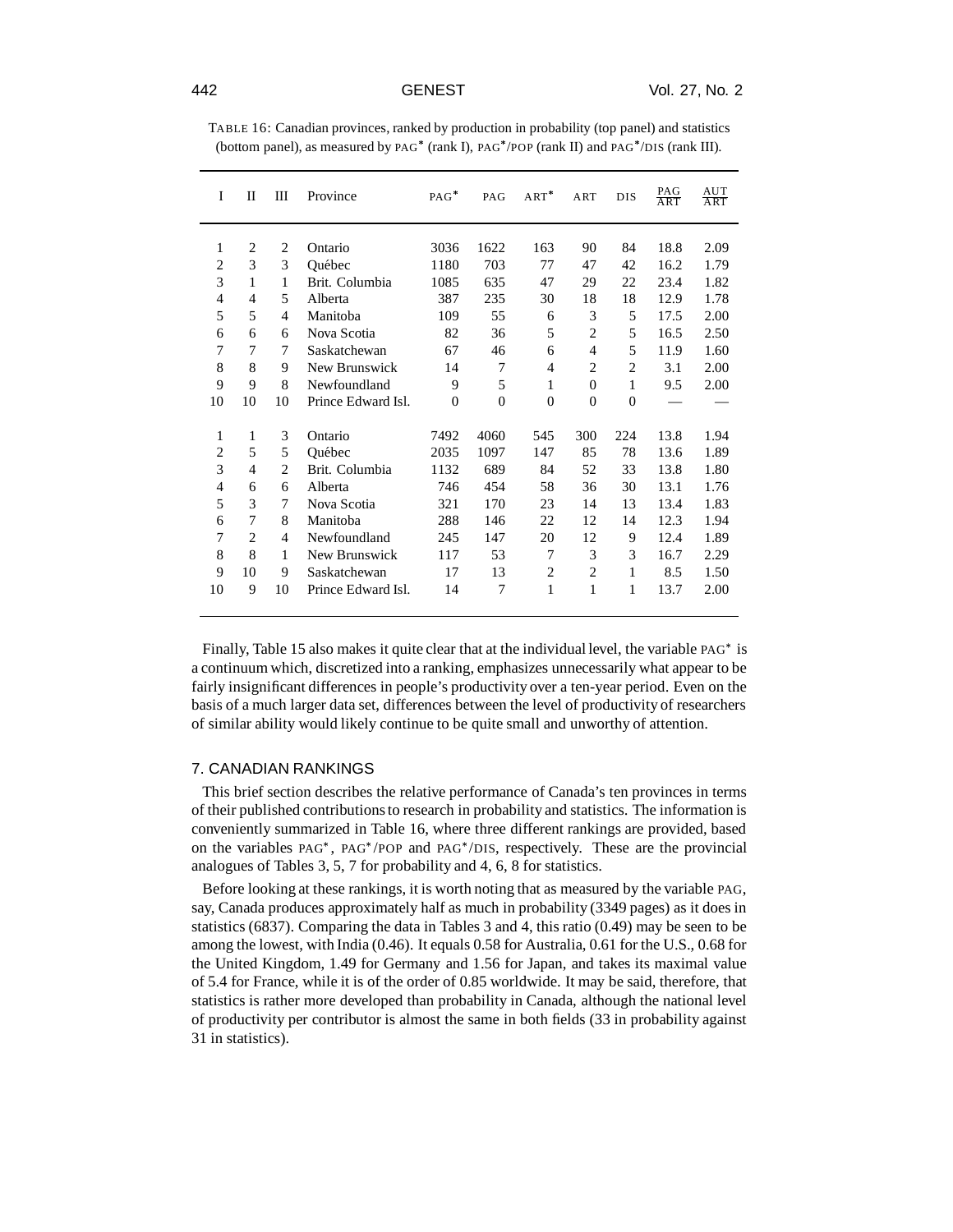Turning to Table 16, one may observe that ranking I based on GNP is in general agreement with provincial population figures from the 1996 census, both in probability theory and in statistics. So are rankings II and III for probability theory, though British Columbia contributors to that field are significantly more productive (49) than their colleagues from Ontario (36). As reported earlier, the latter province is the dominant figure in statistics, although in the sample considered, Ontarian statisticians also appear to have been somewhat less productive on average (33) than those from British Columbia (34). In ranking III, New Brunswick (39) manages to cap both of them off, helped by its very small number of contributors. The relative position of the other provinces is not dramatically different, except for Saskatchewan, which does much worse here, and Newfoundland, which does rather better. The standing of Québec in probability theory is quite good (28), but given the cultural and economic importance of this province in the Canadian federation, its score in statistical research is most disappointing.

### 8. FINAL WORDS OF CAUTION

The results reported in this paper yield cursory measures of research productivity in probability and statistics for the ten-year period extending from 1986 to 1995, based on a survey of eighteen international refereed journals, nine from each area. The data also provide objective evidence on the publication habits of probabilists and statisticians of the world. Thus, this information should be both instructive and useful, provided that the results are put in proper perspective.

Three points should be borne in mind in interpreting the results. First, it is imperative that the variables and associated rankings not be regarded as measures of the quality or influence of people's scientific writings. It is not clear that those attributes can be quantified and how highly correlated they might be with productivity. That would require an in-depth analysis of citation patterns, among other things.

Second, it should be clear to all that the conclusions of this study are contingent on the selection of years, journals and counting rules. Other choices are surely defensible and would likely produce slightly different results, at both the national and institutional levels. Those who think they can identify the individuals for whom nonnominal information is provided in Section 6 are advised that this ranking is particularly sensitive to the choice of journals and periods, as it is clear for instance that probabilists and statisticians who publish frequently in more specialized journals or in subject-matter periodicals are disadvantaged by the present selection.

Finally, it should be understood that work of this magnitude is subject to some experimental error. The database fills up over 3.3 Mbyte of memory, and despite countless hours spent by the author editing out typographical errors and other inconsistencies, imperfections certainly remain. For these, he takes full responsibility and offers his apologies.

### ACKNOWLEDGEMENTS

The author is indebted to the substitute editor and to two referees for their comments on this work. The assistance of Marianne Genest and Jean-François Hébert at the data collection stage is gratefully acknowledged. Thanks are also due to Gaétan Daigle, who looked after various technical aspects of the analysis. This work was done while the author was on sabbatical leave at the Institut de statistique et de recherche opérationnelle de l'Université libre de Bruxelles, which graciously provided research facilities. Partial funding in support of his visit was provided by the Fonds national de la recherche scientifique du Royaume de Belgique, and by a Research in Brussels Contract from the Région de Bruxelles–Capitale/Brussels Hoofdstedelijk Gewest.